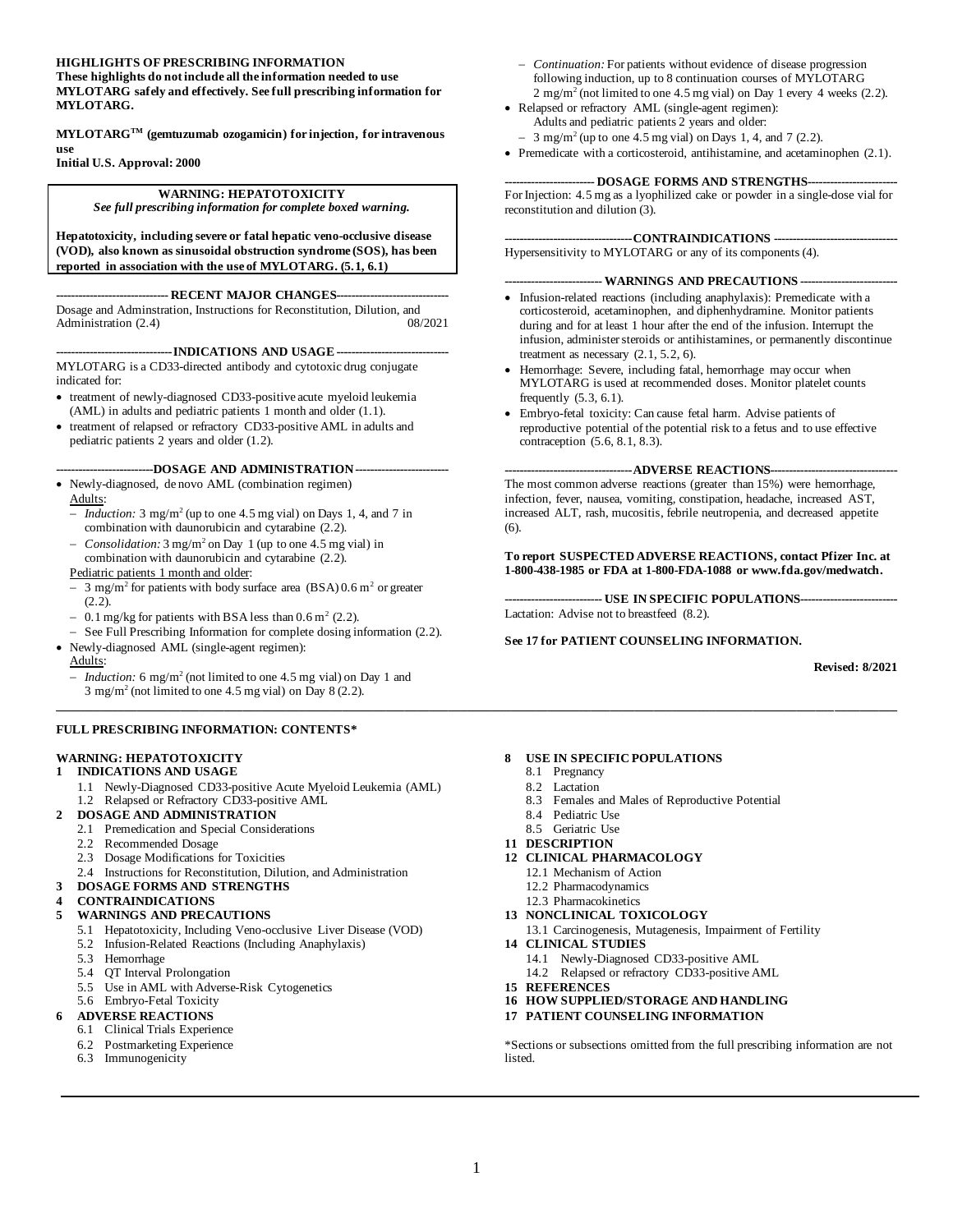#### **FULL PRESCRIBING INFORMATION**

## **WARNING: HEPATOTOXICITY**

**Hepatotoxicity, including severe or fatal hepatic veno-occlusive disease (VOD), also known as sinusoidal obstruction syndrome (SOS), has been reported in association with the use of MYLOTARG as a single agent, and as part of a combination chemotherapy regimen. Monitor frequently for signs and symptoms of VOD after treatment with MYLOTARG. (5.1 and 6.1)**

#### **1 INDICATIONS AND USAGE**

#### **1.1 Newly-Diagnosed CD33-positive Acute Myeloid Leukemia (AML)**

MYLOTARG is indicated for the treatment of newly-diagnosed CD33-positive acute myeloid leukemia in adults and pediatric patients 1 month and older.

#### **1.2 Relapsed or Refractory CD33-positive AML**

MYLOTARG is indicated for the treatment of relapsed or refractory CD33-positive acute myeloid leukemia in adults and pediatric patients 2 years and older.

## **2 DOSAGE AND ADMINISTRATION**

#### **2.1 Premedication and Special Considerations**

- Premedicate adults with acetaminophen 650 mg orally and diphenhydramine 50 mg orally or intravenously 1 hour prior to MYLOTARG dosing and 1 mg/kg methylprednisolone or an equivalent dose of an alternative corticosteroid within 30 minutes prior to infusion of MYLOTARG.
- Premedicate pediatric patients 1 month and older with acetaminophen 15 mg/kg (maximum of 650 mg) and diphenhydramine 1 mg/kg (maximum of 50 mg) 1 hour prior to MYLOTARG dosing, and 1 mg/kg methylprednisolone orally or intravenously within 30 minutes prior to infusion of MYLOTARG; additional doses of acetaminophen and diphenhydramine may be administered every 4 hours after the initial pretreatment dose. Repeat with the same dose of methylprednisolone or an equivalent corticosteroid for any sign of an infusion reaction, such as fever, chills, hypotension, or dyspnea during the infusion or within 4 hours afterwards *[see Warnings and Precautions (5.2)]*.
- Use appropriate measures to prevent tumor lysis syndrome.
- For patients with hyperleukocytosis (leukocyte count greater than or equal to 30 Gi/L), cytoreduction is recommended prior to administration of MYLOTARG.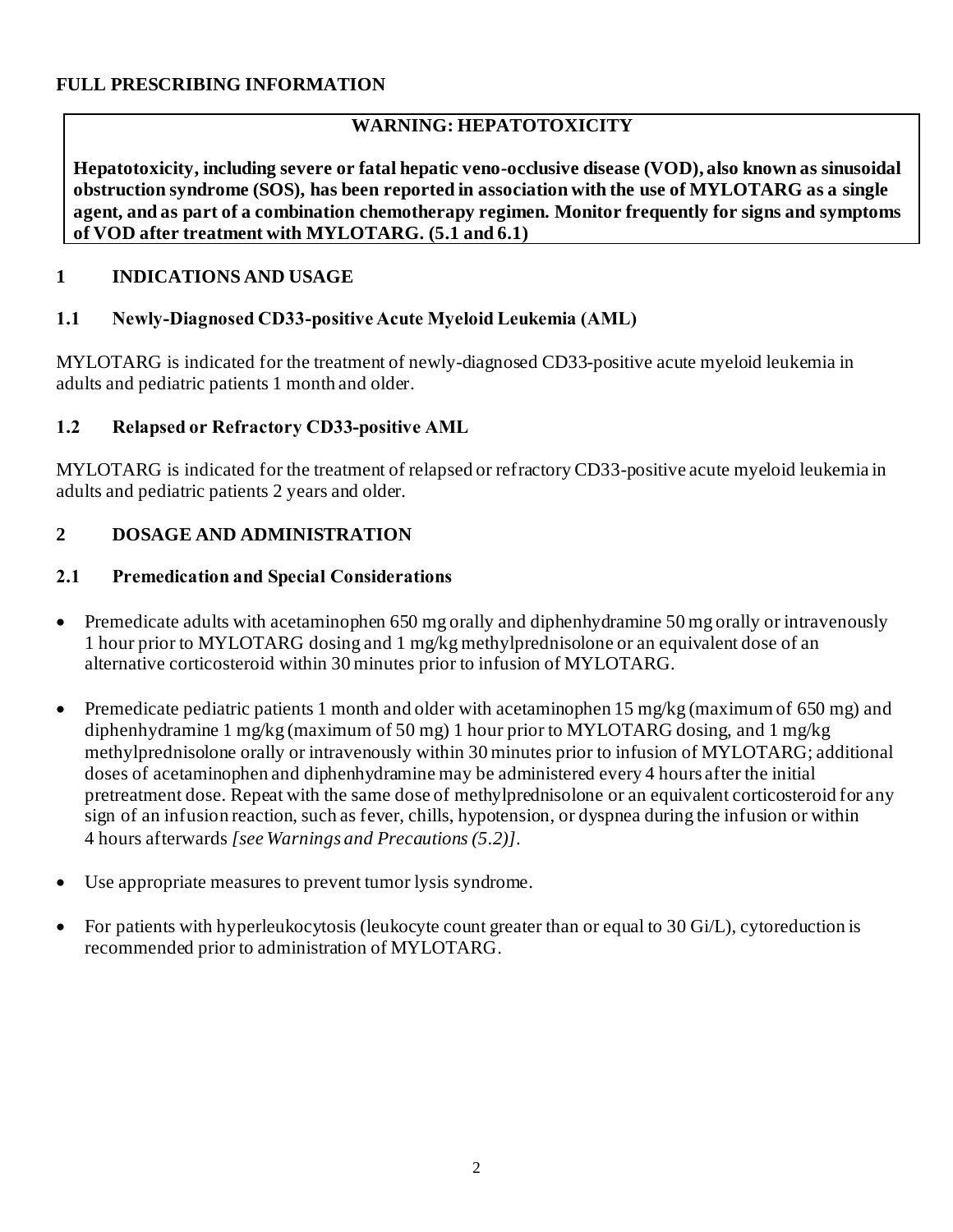#### **2.2 Recommended Dosage**

## Newly-Diagnosed De Novo CD33-positive AML (Combination Regimen)

#### *Adults*

The recommended dose of MYLOTARG in adults is 3 mg/m<sup>2</sup>. A treatment course including MYLOTARG in combination therapy for adults with newly-diagnosed de novo CD33-positive AML consists of 1 induction cycle and 2 consolidation cycles *[see Clinical Studies (14.1)]*.

For the induction cycle, the recommended dose of MYLOTARG is 3 mg/m<sup>2</sup> (up to one 4.5 mg vial) on Days 1, 4, and 7 in combination with daunorubicin and cytarabine*.* For patients requiring a second induction cycle, do NOT administer MYLOTARG during the second induction cycle.

For the consolidation cycles, the recommended dose of MYLOTARG is 3 mg/m<sup>2</sup> on Day 1 (up to one 4.5 mg) vial) in combination with daunorubicin and cytarabine.

#### *Pediatric Patients 1 Month and Older*

The recommended dose of MYLOTARG in pediatric patients 1 month and older is:

- 3 mg/m<sup>2</sup> for patients with body surface area (BSA) greater than or equal to 0.6 m<sup>2</sup>
- 0.1 mg/kg for patients with BSA less than  $0.6$  m<sup>2</sup>

For Induction 1, MYLOTARG is given once in combination with standard chemotherapy. No MYLOTARG is given in the second induction cycle *[see Clinical Studies (14.1)].*

No MYLOTARG is given in the first or third intensification cycles. For Intensification 2, MYLOTARG is given once in combination with standard chemotherapy. Consider the risks and potential benefits before giving MYLOTARG during Intensification 2 *[see Adverse Reactions (6.1)]*.

#### Newly-Diagnosed CD33-positive AML (Single-agent Regimen)

A treatment course of MYLOTARG as a single agent for adults with newly-diagnosed CD33-positive AML consists of 1 cycle of induction and up to 8 cycles of continuation therapy *[see Clinical Studies (14.1)].*

For the induction cycle, the recommended dose of MYLOTARG is 6 mg/m<sup>2</sup> (not limited to one 4.5 mg vial) as a single agent on Day 1, and 3 mg/m<sup>2</sup> (not limited to one 4.5 mg vial) on Day 8.

For continuation, the recommended dose of MYLOTARG is  $2 \text{ mg/m}^2$  (not limited to one 4.5 mg vial) as a single agent on Day 1 every 4 weeks.

## Relapsed or Refractory CD33-positive AML (Single-agent Regimen)

The recommended dose of MYLOTARG as a single agent for treatment for adults and pediatric patients 2 years and older with relapsed or refractory CD33-positive AML is 3 mg/m<sup>2</sup> (up to one 4.5 mg vial) on Days 1, 4, and 7. Treatment in the relapsed or refractory setting consists of a single course of MYLOTARG *[see Clinical Studies (14.2)]*.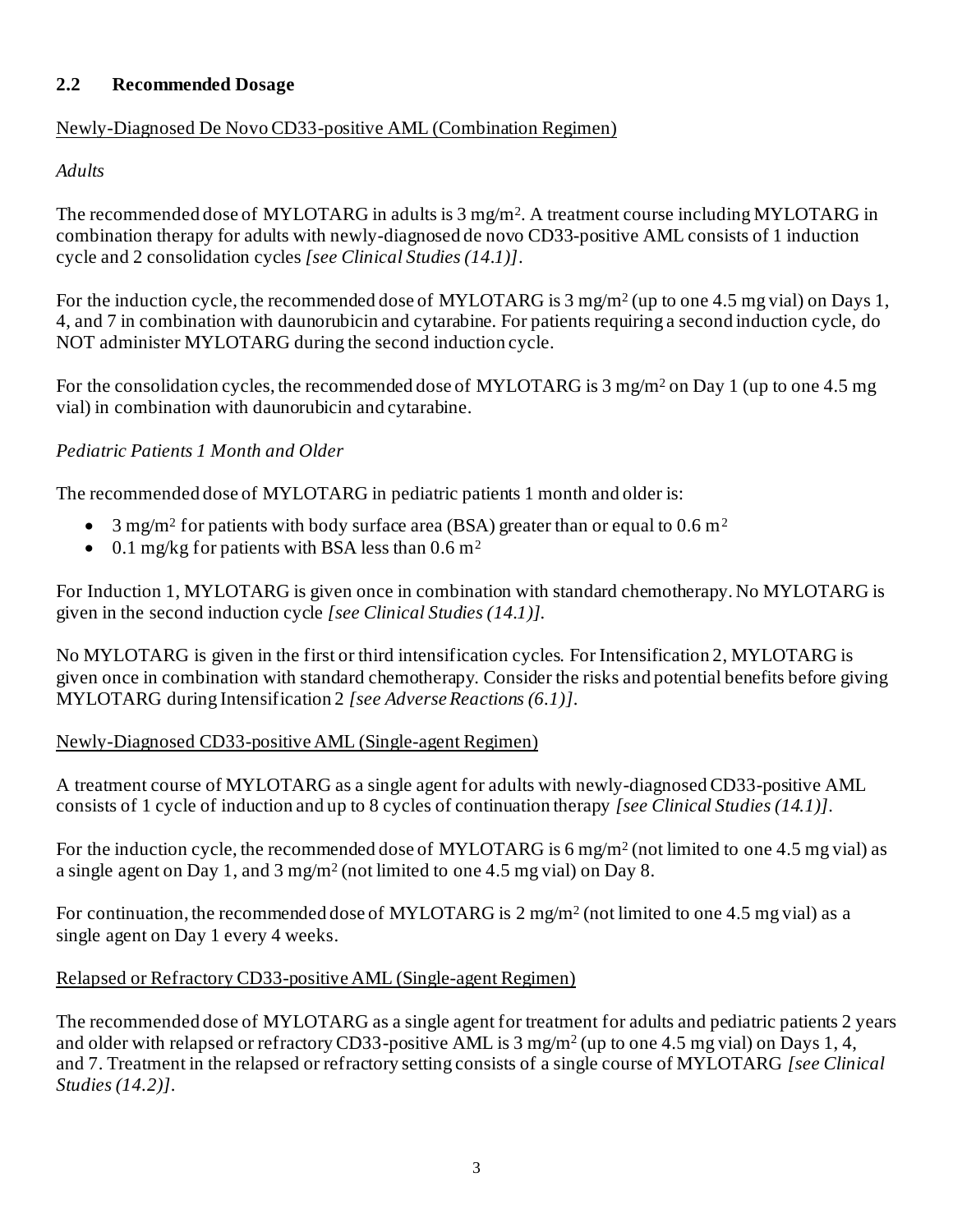# **2.3 Dosage Modifications for Toxicities**

Monitor blood counts frequently through resolution of cytopenias. Monitor blood counts and chemistries at least three times per week through recovery from treatment-related toxicities. Management of some adverse reactions *[see Warnings and Precautions (5)*, *Adverse Reactions (6)]* may require dose interruptions or permanent discontinuation of MYLOTARG. Table 1 shows the dose modification guidelines for hematologic and nonhematologic toxicities.

| <b>Hematologic and</b>                                 | <b>Recommended Action</b>                                                 |  |  |  |  |
|--------------------------------------------------------|---------------------------------------------------------------------------|--|--|--|--|
| Nonhematologic                                         |                                                                           |  |  |  |  |
| <b>Toxicities</b>                                      |                                                                           |  |  |  |  |
| For patients receiving MYLOTARG in combination therapy |                                                                           |  |  |  |  |
| Persistent                                             | Adults: If platelet count does not recover to greater than or             |  |  |  |  |
| thrombocytopenia                                       | equal to 100 Gi/L within 14 days following the planned start              |  |  |  |  |
|                                                        | date of the consolidation cycle (14 days after hematologic                |  |  |  |  |
|                                                        | recovery following previous cycle), discontinue                           |  |  |  |  |
|                                                        | MYLOTARG (do not administer MYLOTARG in the                               |  |  |  |  |
|                                                        | consolidation cycles).                                                    |  |  |  |  |
|                                                        | Pediatrics: Patients should have a platelet count of 75 Gi/L<br>$\bullet$ |  |  |  |  |
|                                                        | before the next cycle (induction or intensification).                     |  |  |  |  |
| Persistent neutropenia                                 | Adults: If neutrophil count does not recover to greater than<br>$\bullet$ |  |  |  |  |
|                                                        | 0.5 Gi/L within 14 days following the planned start date of               |  |  |  |  |
|                                                        | the consolidation cycle (14 days after hematologic recovery               |  |  |  |  |
|                                                        | following previous cycle), discontinue MYLOTARG (do not                   |  |  |  |  |
|                                                        | administer MYLOTARG in the consolidation cycles).                         |  |  |  |  |
|                                                        | Pediatrics: Patients should have a neutrophil count of 1 Gi/L             |  |  |  |  |
|                                                        | before the next cycle (induction or intensification).                     |  |  |  |  |
|                                                        | For all patients receiving MYLOTARG (Monotherapy or in Combination)       |  |  |  |  |
| <b>VOD</b>                                             | Discontinue MYLOTARG [see Warnings and Precautions<br>$\bullet$           |  |  |  |  |
|                                                        | $(5.1)$ .                                                                 |  |  |  |  |
| Total bilirubin greater than                           | Delay treatment with MYLOTARG until recovery of total<br>$\bullet$        |  |  |  |  |
| $2 \times$ ULN, or AST and/or                          | bilirubin to less than or equal to $2 \times$ ULN and AST and ALT         |  |  |  |  |
| ALT greater than                                       | to less than or equal to $2.5 \times ULN$ prior to each dose.             |  |  |  |  |
| $2.5 \times ULN$                                       | Omit scheduled dose if delayed more than 2 days between                   |  |  |  |  |
|                                                        | sequential infusions.                                                     |  |  |  |  |
| Infusion-related reactions                             | Interrupt the infusion and institute appropriate medical<br>$\bullet$     |  |  |  |  |
|                                                        | management.                                                               |  |  |  |  |
|                                                        | Administer acetaminophen, diphenhydramine and/or                          |  |  |  |  |
|                                                        | methylprednisolone, if needed [see Dosage and                             |  |  |  |  |
|                                                        | Administration $(2.1)$ ]                                                  |  |  |  |  |
|                                                        | Provide supportive care measures as needed.                               |  |  |  |  |
|                                                        | For mild, moderate or severe infusion-related reactions, once             |  |  |  |  |
|                                                        | symptoms resolve, consider resuming the infusion at no more               |  |  |  |  |
|                                                        | than half the rate at which the reaction occurred. Repeat the             |  |  |  |  |
|                                                        | procedure above in the event of recurrence of symptoms.                   |  |  |  |  |
|                                                        | Permanently discontinue MYLOTARG upon occurrence of a<br>$\bullet$        |  |  |  |  |
|                                                        | severe infusion reaction or for any life-threatening infusion             |  |  |  |  |
|                                                        | reaction [see Warnings and Precautions (5.2)].                            |  |  |  |  |

**Table 1. Dosage Modifications for Hematologic and Nonhematologic Toxicities**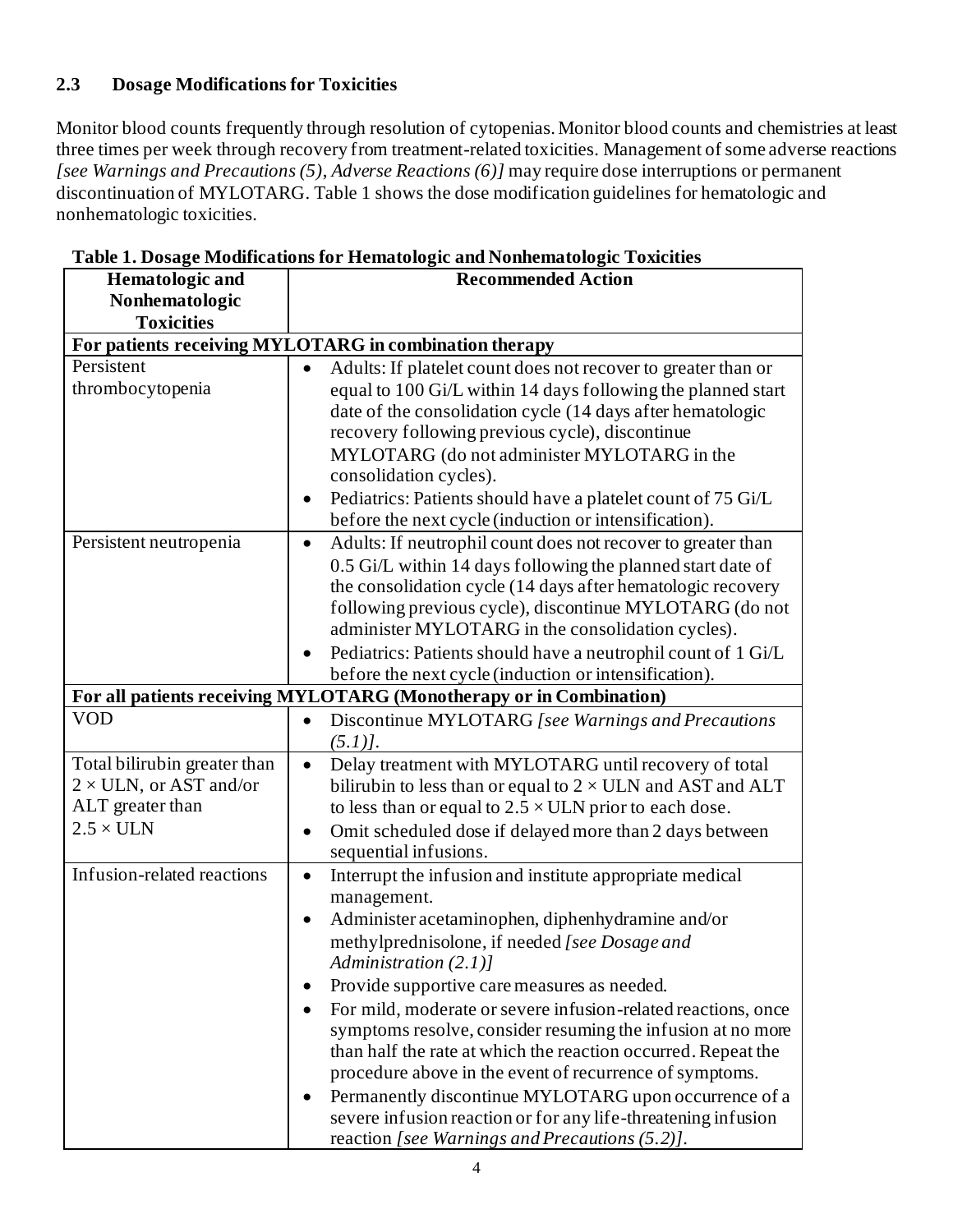# **Table 1. Dosage Modifications for Hematologic and Nonhematologic Toxicities**

| <b>Hematologic and</b>                                              | <b>Recommended Action</b>                                                                                                                                                 |  |  |
|---------------------------------------------------------------------|---------------------------------------------------------------------------------------------------------------------------------------------------------------------------|--|--|
| Nonhematologic                                                      |                                                                                                                                                                           |  |  |
| <b>Toxicities</b>                                                   |                                                                                                                                                                           |  |  |
| Other severe or life-<br>threatening non-<br>hematologic toxicities | Delay treatment with MYLOTARG until recovery to a<br>severity of no more than mild.<br>• Omit scheduled dose if delayed more than 2 days between<br>sequential infusions. |  |  |

Abbreviations: ALT=alanine aminotransferase; AST=aspartate aminotransferase; VOD=veno-occlusive disease; ULN=upper limit of normal.

# **2.4 Instructions for Reconstitution, Dilution, and Administration**

Use appropriate aseptic technique for the reconstitution and dilution procedures. Protect the reconstituted and diluted MYLOTARG solution from light.

# Reconstitution

- MYLOTARG is a cytotoxic drug. Follow applicable special handling and disposal procedures.<sup>1</sup>
- Calculate the dose (mg) and number of vials of MYLOTARG required.
- Prior to reconstitution, allow drug product vials to reach room temperature (up to  $30^{\circ}$ C) for approximately 5 minutes.
- Reconstitute each vial with 5 mL of Sterile Water for Injection, USP to obtain a concentration of 1 mg/mL of MYLOTARG that delivers 4.5 mL (4.5 mg).
- Gently swirl the vial to aid dissolution. DO NOT SHAKE.
- Inspect the reconstituted solution for particulates and discoloration. The reconstituted solution may contain small white to off-white, opaque to translucent, and amorphous to fiber-like particles.
- MYLOTARG contains no bacteriostatic preservatives.
- If the reconstituted solution cannot be used immediately, it may be stored in the original vial for up to 16 hours in a refrigerator (2°C to 8°C; 36°F to 46°F) or up to 3 hours at room temperature (up to 30°C). **PROTECT FROM LIGHT. DO NOT FREEZE**.

## Dilution

• Calculate the required volume of the reconstituted solution needed to obtain the appropriate dose according to patient body surface area. Withdraw this amount from the vial(s) using a syringe. PROTECT FROM LIGHT. Discard any unused reconstituted solution left in the vial.

#### **Doses must be mixed to a concentration between 0.075 mg/mL to 0.234 mg/mL according to the following instructions:**

- Doses less than 3.9 mg must be prepared for administration by syringe. Add the reconstituted MYLOTARG solution to a syringe with 0.9% Sodium Chloride Injection to a final concentration between 0.075 mg/mL to 0.234 mg/mL. PROTECT FROM LIGHT.
- Doses greater than or equal to 3.9 mg are to be diluted in a syringe or a polyvinyl chloride (PVC) with di(2-ethylhexyl)phthalate (DEHP), non-PVC polyolefin, or ethylene vinyl acetate intravenous infusion bag in an appropriate volume of 0.9% Sodium Chloride Injection to ensure a final concentration between 0.075 mg/mL to 0.234 mg/mL. PROTECT FROM LIGHT.
- Gently invert the infusion container to mix the diluted solution. DO NOT SHAKE.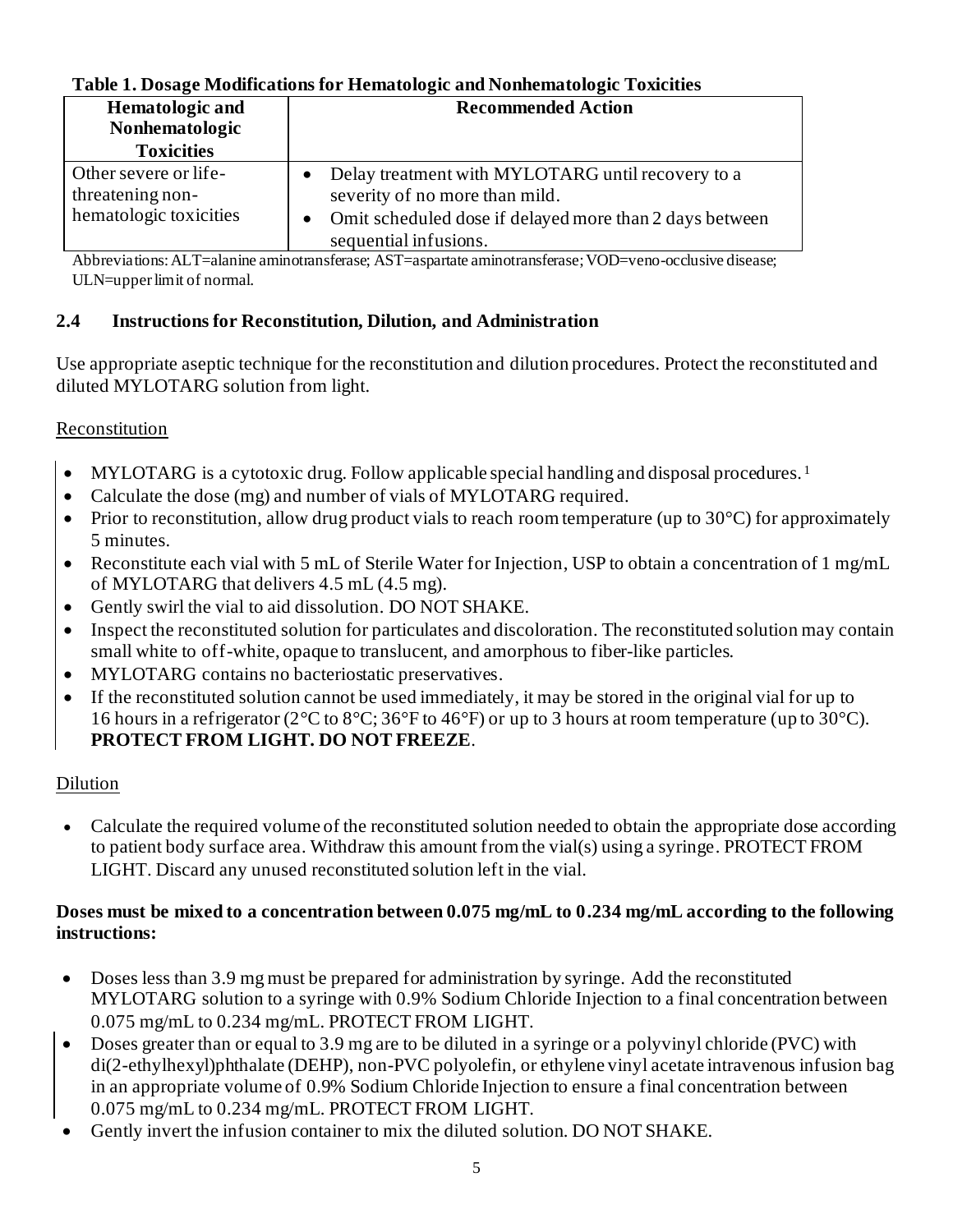• Following dilution with 0.9% Sodium Chloride Injection, MYLOTARG solution should be infused immediately. If not used immediately, the diluted solution may be stored up to 18 hours in a refrigerator (2 $\rm{°C}$  to 8 $\rm{°C}$ ; 36 $\rm{°F}$  to 46 $\rm{°F}$ ) and for up to 6 hours at room temperature (up to 30 $\rm{°C}$ ). The allowed time at room temperature (up to 30°C) includes the time required for preparation of the diluted solution, equilibration, if needed, and the 2 hours needed to administer to the patient. PROTECT FROM LIGHT and DO NOT FREEZE.

# Administration

- **Use an in-line 0.2 micron polyethersulfone (PES) filter for infusion of MYLOTARG.**
- Protect the intravenous bag from light using a light-blocking cover during infusion. The infusion line does not need to be protected from light.
- Infuse the diluted solution over 2 hours using an infusion set made of polyvinyl chloride (PVC) with DEHP, PVC non-DEHP, polyethylene, or polyurethane. The infusion must be completed prior to the end of the allowed 6-hour storage of the diluted solution at room temperature (up to 30°C).
- Do not mix MYLOTARG with, or administer as an infusion with, other medicinal products.

# **3 DOSAGE FORMS AND STRENGTHS**

For injection: 4.5 mg as a white to off-white lyophilized cake or powder in a single-dose vial for reconstitution and further dilution.

# **4 CONTRAINDICATIONS**

MYLOTARG is contraindicated in patients with a history of hypersensitivity to the active substance in MYLOTARG or any of its components or to any of the excipients. Reactions have included anaphylaxis *[see Warnings and Precautions (5.2), Adverse Reactions (6)]*.

## **5 WARNINGS AND PRECAUTIONS**

## **5.1 Hepatotoxicity, Including Veno-occlusive Liver Disease (VOD)**

Hepatotoxicity, including life-threatening and sometimes fatal hepatic VOD events, have been reported in patients receiving MYLOTARG as a single agent or as part of a combination chemotherapy regimen *[see Adverse Reactions (6)].*

In ALFA-0701, VOD events were reported in 6/131 (5%) adult patients during or following treatment with MYLOTARG, or following later hematopoietic stem cell transplantation (HSCT). The median time from the MYLOTARG dose to onset of VOD was 9 days (range: 2-298 days), with 5 events occurring within 28 days of any dose of MYLOTARG and 1 event occurring greater than 28 days after the last dose of MYLOTARG. Three of the 6 VOD events were fatal. VOD was also reported in 2 patients in the control arm of ALFA-0701 after receiving MYLOTARG as a therapy for relapsed AML.

In MyloFrance-1 (MYLOTARG 3 mg/m<sup>2</sup> on Days 1, 4 and 7), VOD events were reported in none of the 57 patients during or following treatment, or following HSCT after completion of MYLOTARG treatment.

In AAML0531, VOD events were reported in 25/520 (5%) pediatric patients in the MYLOTARG arm. VOD was fatal in 2 patients. Among 187 pediatric patients who underwent HSCT in the MYLOTARG arm, VOD occurred within 30 days post-HSCT in 20 (11%) patients.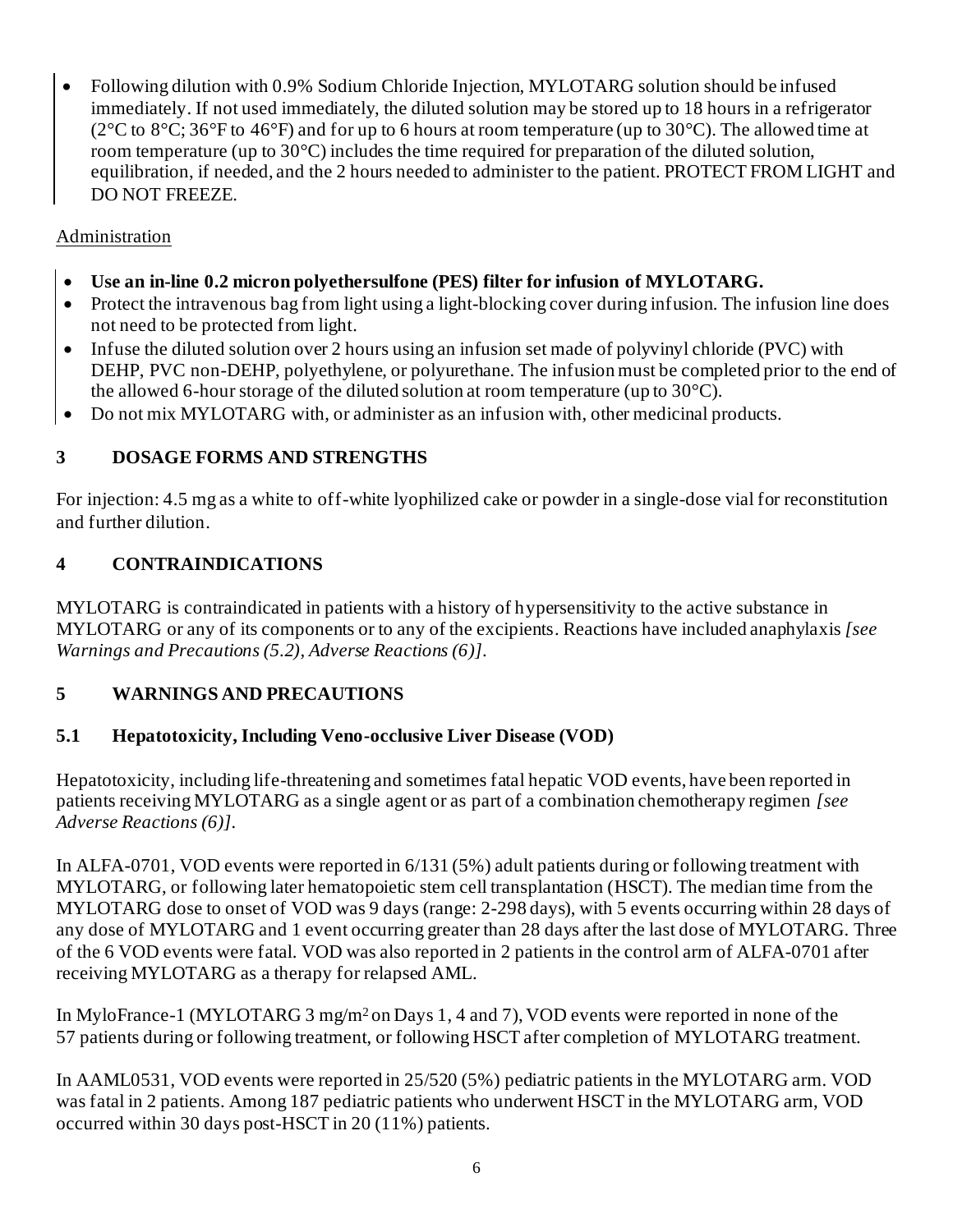Based on an analysis across trials, the risk of VOD was higher in adult patients who received higher doses of MYLOTARG as monotherapy, in patients with moderate or severe hepatic impairment prior to receiving MYLOTARG, in patients treated with MYLOTARG after HSCT, and in patients who underwent HSCT after treatment with MYLOTARG. Patients who had moderate/severe hepatic impairment prior to treatment with MYLOTARG were 8.7 times more likely to develop VOD compared to patients without moderate/severe hepatic impairment at baseline. Patients treated with MYLOTARG for relapse after HSCT were 2.6 times more likely to develop VOD compared to patients without prior HSCT. Patients who underwent HSCT following MYLOTARG treatment were 2.9 times more likely to develop VOD after HSCT compared to patients without HSCT following MYLOTARG treatment. Although no relationship was found between VOD and time of HSCT relative to higher MYLOTARG monotherapy doses, the ALFA-0701 study recommended an interval of 2 months between the last dose of MYLOTARG and HSCT. In MyloFrance-1, no patients underwent HSCT within 3.5 months of MYLOTARG therapy.

Assess ALT, AST, total bilirubin, and alkaline phosphatase prior to each dose of MYLOTARG. After treatment with MYLOTARG, monitor frequently for signs and symptoms of VOD; these may include elevations in ALT, AST, total bilirubin, hepatomegaly (which may be painful), rapid weight gain, and ascites. Monitoring only total bilirubin may not identify all patients at risk of VOD. For patients who develop abnormal liver tests, more frequent monitoring of liver tests and clinical signs and symptoms of hepatotoxicity is recommended. For patients who proceed to HSCT, monitor liver tests frequently during the post-HSCT period, as appropriate.

Manage signs or symptoms of hepatic toxicity by dose interruption or discontinuation of MYLOTARG *[see Dosage and Administration (2.3)]*. In patients who experience VOD, discontinue MYLOTARG and treat according to standard medical practice.

# **5.2 Infusion-Related Reactions (Including Anaphylaxis)**

Life-threatening or fatal infusion-related-reactions can occur during or within 24 hours following infusion of MYLOTARG *[see Adverse Reactions (6)]*. Signs and symptoms of infusion-related reactions may include fever, chills, hypotension, tachycardia, hypoxia and respiratory failure.

Premedicate prior to MYLOTARG infusion *[see Dosage and Administration (2.1)]*. Monitor vital signs frequently during infusion. Interrupt infusion immediately for patients who develop evidence of infusion reaction, especially dyspnea, bronchospasm, or hypotension. Monitor patients during and for at least 1 hour after the end of the infusion or until signs and symptoms completely resolve. Discontinue use of MYLOTARG in patients who develop signs or symptoms of anaphylaxis, including severe respiratory symptoms or clinically significant hypotension *[see Dosage and Administration (2.2)]*.

# **5.3 Hemorrhage**

MYLOTARG is myelosuppressive and can cause fatal or life-threatening hemorrhage due to prolonged thrombocytopenia. In ALFA-0701, (MYLOTARG in combination with chemotherapy), all grades and Grade 3-4 bleeding events were reported in 118/131 (90%) and 27/131 (21%) patients, respectively. Fatal bleeding events (including cerebral hematoma, intracranial hematoma, and subdural hematoma) occurred in 4/131 (3%) patients. Thrombocytopenia with platelet counts less than 50 Gi/L persisting more than 42 days occurred in 19 (19%) patients in the induction phase *[see Adverse Reactions (6)]*. The proportion of patients with persistent thrombocytopenia increased with progressive treatment phases and was higher in patients treated with MYLOTARG plus chemotherapy than with chemotherapy alone *[see Adverse Reactions (6)]*.

In AAML0531, fatal bleeding occurred in 3/520 (<1%) of the pediatric patients. Grade 3 or 4 bleeding was reported in 66/520 (13%) of the pediatric patients in the MYLOTARG arm.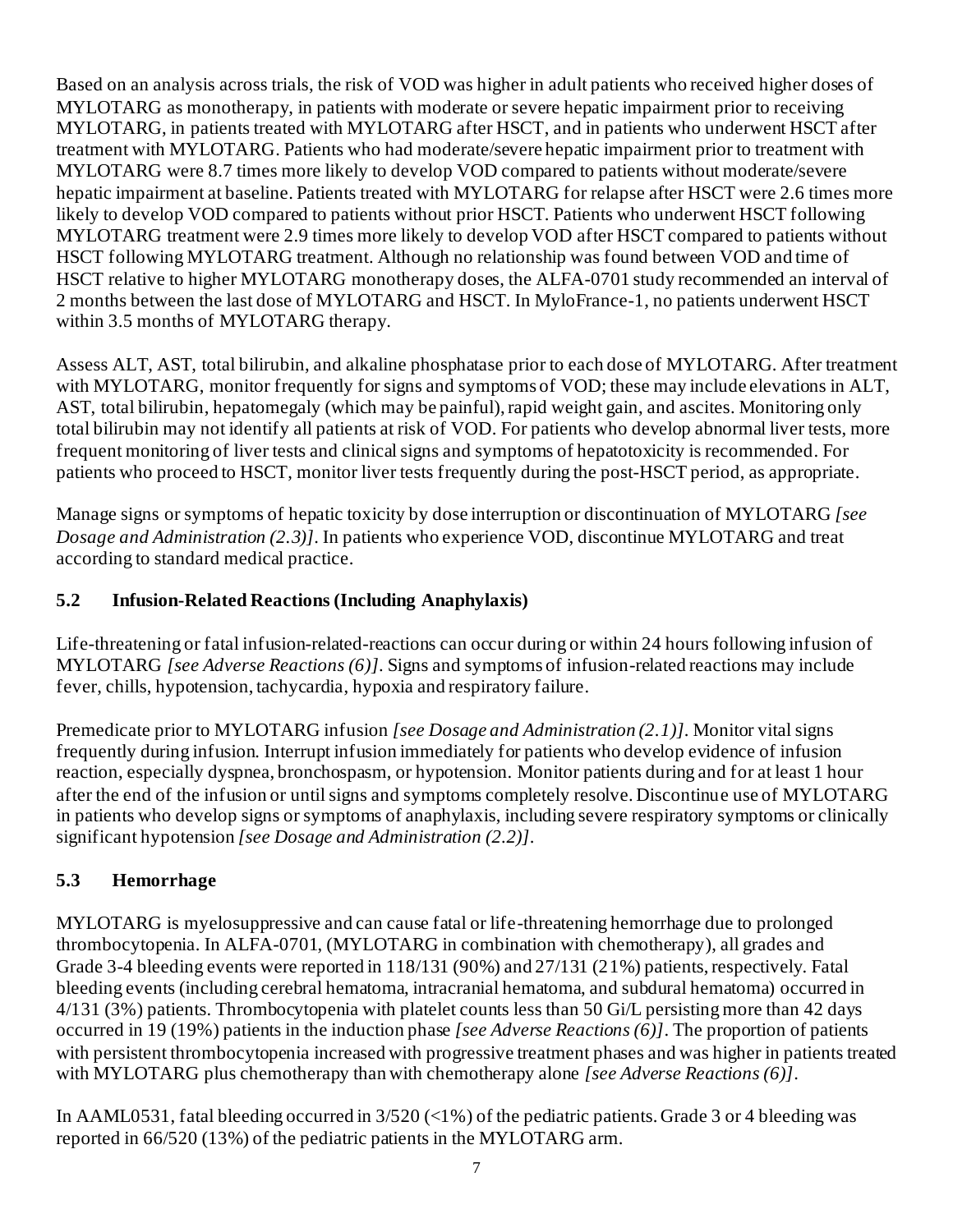In AML-19 (MYLOTARG monotherapy at 6 mg/m<sup>2</sup> Day 1 and 3 mg/m<sup>2</sup> Day 8), all grades and Grade 3 or higher bleeding were reported in 28/111 (25%) and 14/111 (13%) patients, respectively. Fatal bleeding occurred in 1/111 (1%). In MyloFrance-1 (MYLOTARG 3 mg/m<sup>2</sup> as monotherapy), Grade 3 bleeding was reported in 4/57 (7%) patients, but no patient experienced Grade 4 hemorrhage.

Assess blood counts prior to each dose of MYLOTARG and monitor blood counts frequently after treatment with MYLOTARG until resolution of cytopenias. Monitor patients for signs and symptoms of bleeding during treatment with MYLOTARG. Manage severe bleeding, hemorrhage or persistent thrombocytopenia using dose delay or permanent discontinuation of MYLOTARG *[see Dosage and Administration (2.2)]*, and provide supportive care per standard practice.

# **5.4 QT Interval Prolongation**

QT interval prolongation has been observed in patients treated with other drugs containing calicheamicin. When administering MYLOTARG to patients who have a history of or predisposition for QTc prolongation, who are taking medicinal products that are known to prolong QT interval, and in patients with electrolyte disturbances, obtain electrocardiograms (ECGs) and electrolytes prior to the start of treatment and as needed during administration.

# **5.5 Use in AML with Adverse-Risk Cytogenetics**

In subgroup analyses in ALFA-0701, the addition of MYLOTARG to standard combination chemotherapy did not improve event-free survival in the subgroup of patients having adverse-risk cytogenetics (HR 1.11; 95% CI: 0.63, 1.95). For patients being treated with MYLOTARG in combination with daunorubicin and cytarabine for newly-diagnosed de novo AML, when cytogenetics testing results become available consider whether the potential benefit of continuing treatment with MYLOTARG outweighs the risks for the individual patient.

# **5.6 Embryo-Fetal Toxicity**

Based on its mechanism of action and findings from animal studies, MYLOTARG can cause embryo-fetal harm when administered to a pregnant woman. In animal studies, gemtuzumab ozogamicin caused embryo-fetal toxicity, starting at a dose that was approximately 0.4 times the exposure in patients at the maximum recommended dose, based on the area under the concentration-time curve (AUC).

Advise pregnant women of the potential risk to a fetus. Advise females of reproductive potential to use effective contraception during treatment with MYLOTARG and for at least 6 months after the final dose. Advise males with female partners of reproductive potential to use effective contraception during treatment with MYLOTARG and for at least 3 months after the last dose *[see Use in Specific Populations (8.1, 8.3)].*

# **6 ADVERSE REACTIONS**

The following clinically significant adverse reactions are described elsewhere in the labeling:

- Hepatotoxicity, including VOD *[see Warnings and Precautions (5.1)]*
- Infusion-related reactions *[see Warnings and Precautions (5.2)]*
- Hemorrhage *[see Warnings and Precautions (5.3)]*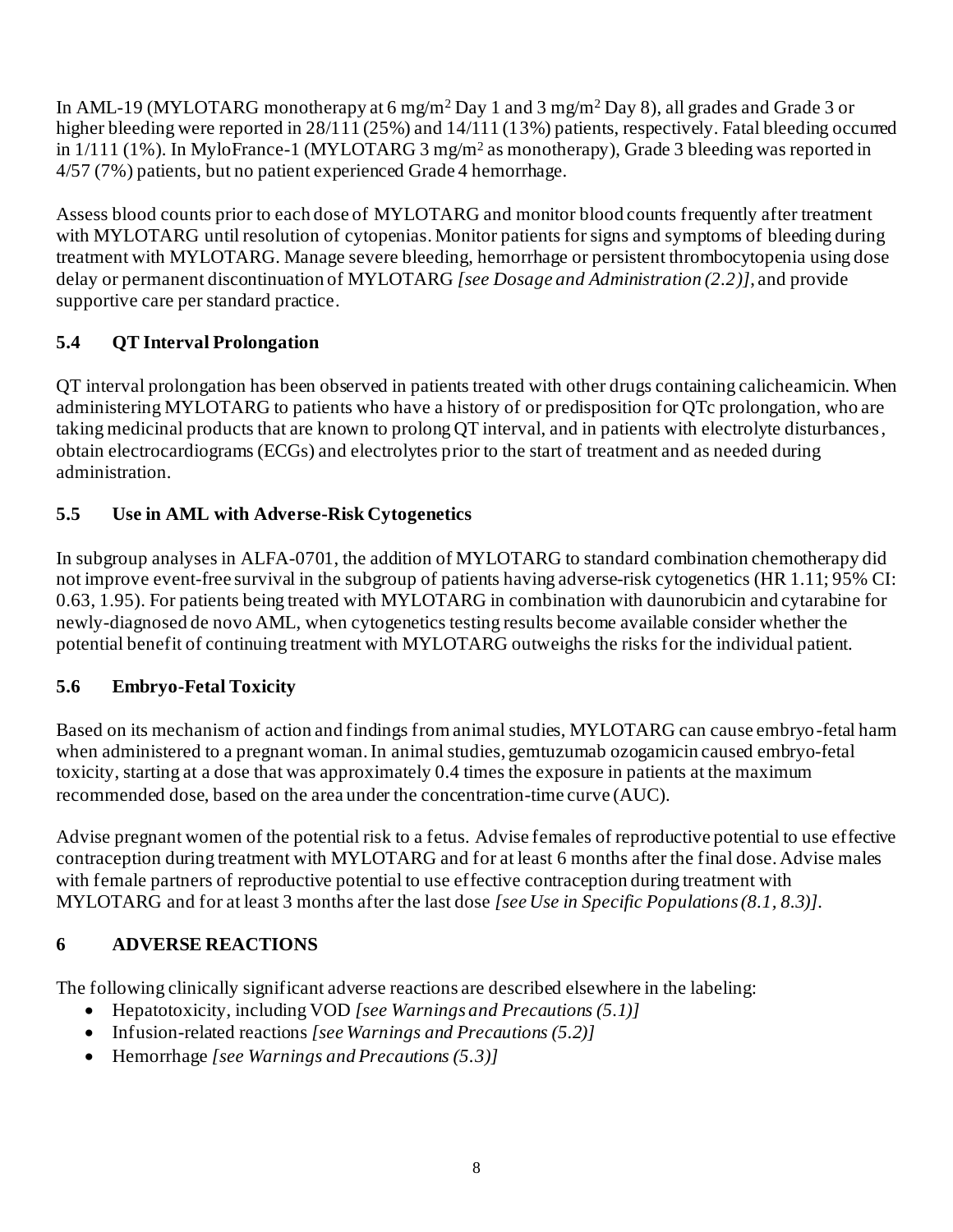# **6.1 Clinical Trials Experience**

Because clinical trials are conducted under widely varying conditions, adverse reaction rates observed in the clinical trials of a drug cannot be directly compared to rates in the clinical trials of another drug and may not reflect the rates observed in practice.

#### Combination Therapy in Newly-Diagnosed De Novo CD33-positive AML

The safety of MYLOTARG in first-line combination therapy was evaluated in two prospective clinical trials, Study ALFA-0701 in adults and Study AAML0531 in pediatric patients.

## *Study ALFA-0701*

The safety evaluation of MYLOTARG (3 mg/m<sup>2</sup> Day 1, 4 and 7 in combination with daunorubicin and cytarabine [DA]) in adults is based on data from ALFA-0701 for 131 patients treated with MYLOTARG plus DA and in 137 patients treated with DA alone *[see Clinical Studies (14.1)].* In this study, 123 patients received all 3 fractionated doses of MYLOTARG and 7 patients missed at least 1 dose, with a mean total dose administered during induction of 14.51 mg (range: 4.6-18.0). MYLOTARG was received by 91 (70%) patients in the MYLOTARG arm during Consolidation 1 and 64 (49%) patients in the MYLOTARG arm during Consolidation 2.

Safety data consisting of selected TEAEs considered most important for understanding the safety profile of MYLOTARG as well as all adverse events (AEs) that led to the permanent discontinuation of treatment were retrospectively collected. The selected TEAEs consisted of all grades hemorrhages, all grades VOD, an d severe infections.

Discontinuation due to any adverse reaction occurred in 31% of patients in the MYLOTARG arm versus 7% in the DA arm. The most frequent (greater than or equal to 1%) adverse reactions for patients treated with MYLOTARG that led to permanent discontinuation were thrombocytopenia (15%), VOD (3%), and septic shock (2%).

Fatal adverse reactions occurred in 8 patients (6%) in the MYLOTARG arm versus 3 patients (2%) in the DA arm. In the MYLOTARG arm, 3 patients died of VOD, 4 patients died of hemorrhage-related events (CNS hemorrhage, hemorrhagic shock), and 1 patient died of suspected cardiac cause. In the DA arm, 3 patients died of sepsis.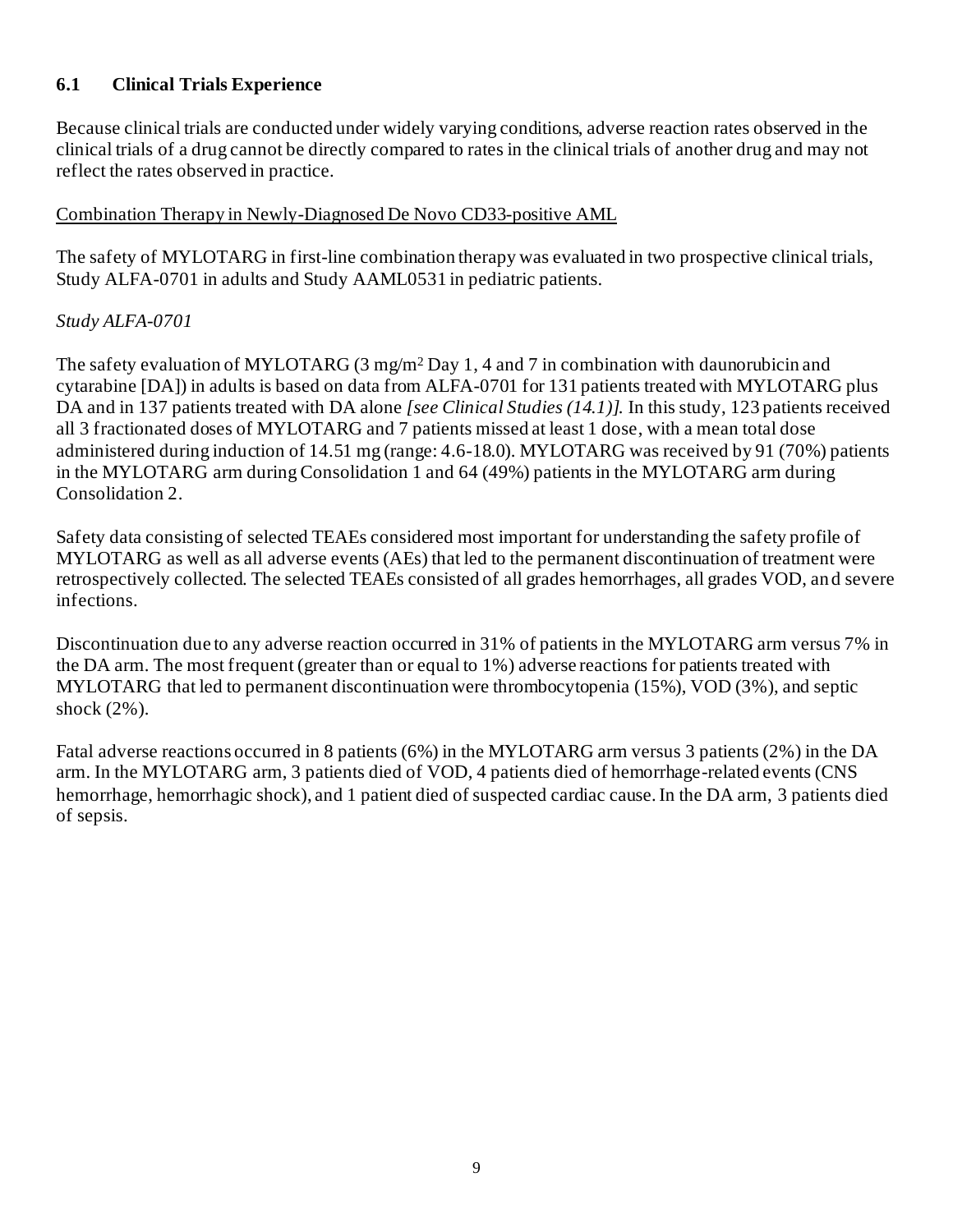| Tww. Diagnosca De Novo Invio minimite of of |                                                                               |                                                           |  |  |  |
|---------------------------------------------|-------------------------------------------------------------------------------|-----------------------------------------------------------|--|--|--|
|                                             | <b>MYLOTARG+</b><br>Daunorubicin +<br><b>Cytarabine</b><br>$(n, \frac{9}{6})$ | Daunorubicin +<br><b>Cytarabine</b><br>$(n, \frac{9}{6})$ |  |  |  |
| <b>Induction</b>                            | $N = 131$                                                                     | $N = 137$                                                 |  |  |  |
| Infection <sup>a</sup>                      | 61(47%)                                                                       | 53 (39%)                                                  |  |  |  |
| Hemorrhageb                                 | 24 (18%)                                                                      | 12 (9%)                                                   |  |  |  |
| Veno-occlusive liver disease <sup>c</sup>   | $3(2\%)$                                                                      | 0                                                         |  |  |  |
| <b>Consolidation 1</b>                      | $N = 91$                                                                      | $N = 103$                                                 |  |  |  |
| Infection <sup>a</sup>                      | 50(55%)                                                                       | 43 (42%)                                                  |  |  |  |
| Hemorrhageb                                 | 5(5%)                                                                         |                                                           |  |  |  |
| Veno-occlusive liver disease <sup>c</sup>   | $\theta$                                                                      |                                                           |  |  |  |
| <b>Consolidation 2</b>                      | $N = 64$                                                                      | $N = 107$                                                 |  |  |  |
| Infection <sup>a</sup>                      | $32(50\%)$                                                                    | 54 (50%)                                                  |  |  |  |
| Hemorrhageb                                 | 4(6%)                                                                         |                                                           |  |  |  |
| Veno-occlusive liver disease <sup>c</sup>   |                                                                               |                                                           |  |  |  |

#### **Table 2. Selected Grade 3 and Higher Adverse Reactions in Patients with Newly-Diagnosed De Novo AML in ALFA-0701**

Abbreviations: AML=acute myeloid leukemia; N=number of patients; PT=preferred term.

<sup>a</sup> Infection is a grouped term consisting of multiple preferred terms.

b Hemorrhage is a grouped term consisting of multiple preferred terms.

<sup>c</sup> Veno-occlusive liver disease includes the following reported PTs: Veno-occlusive liver disease, venoocclusive disease.

All patients in ALFA-0701 developed severe neutropenia, thrombocytopenia and anemia. The incidence of Grade 3-4 thrombocytopenia that was prolonged in the absence of active leukemia was higher in patients treated with MYLOTARG (Table 3).

#### **Table 3. Prolonged Cytopenias<sup>a</sup> in ALFA-0701**

| -- - <i>- -</i> - - -      | <b>MYLOTARG+</b><br>Daunorubicin +<br>Cytarabine<br>(n/N, %) | Daunorubicin +<br>Cytarabine<br>(n/N, %) |  |
|----------------------------|--------------------------------------------------------------|------------------------------------------|--|
| <b>Induction</b>           |                                                              |                                          |  |
| Prolonged thrombocytopenia | 19/101 (19%)                                                 | 7/97(7%)                                 |  |
| Prolonged neutropenia      | 3/106(3%)                                                    | $0/101(0\%)$                             |  |
| <b>Consolidation 1</b>     |                                                              |                                          |  |
| Prolonged thrombocytopenia | 21/87 (24%)                                                  | 6/91(7%)                                 |  |
| Prolonged neutropenia      | 3/88(3%)                                                     | 1/97(1%)                                 |  |
| <b>Consolidation 2</b>     |                                                              |                                          |  |
| Prolonged thrombocytopenia | 22/62 (35%)                                                  | 25/103 (24%)                             |  |
| Prolonged neutropenia      | $1/62(2\%)$                                                  | 2/105(2%)                                |  |
|                            |                                                              | $\sim$                                   |  |

<sup>a</sup> Platelets less than 50 Gi/L or neutrophils less than 0.5 Gi/L lasting past cycle Day 42 in the absence of active leukemia.

Table 4 summarizes shifts in selected chemistry abnormalities by treatment arm for patients treated in ALFA-0701.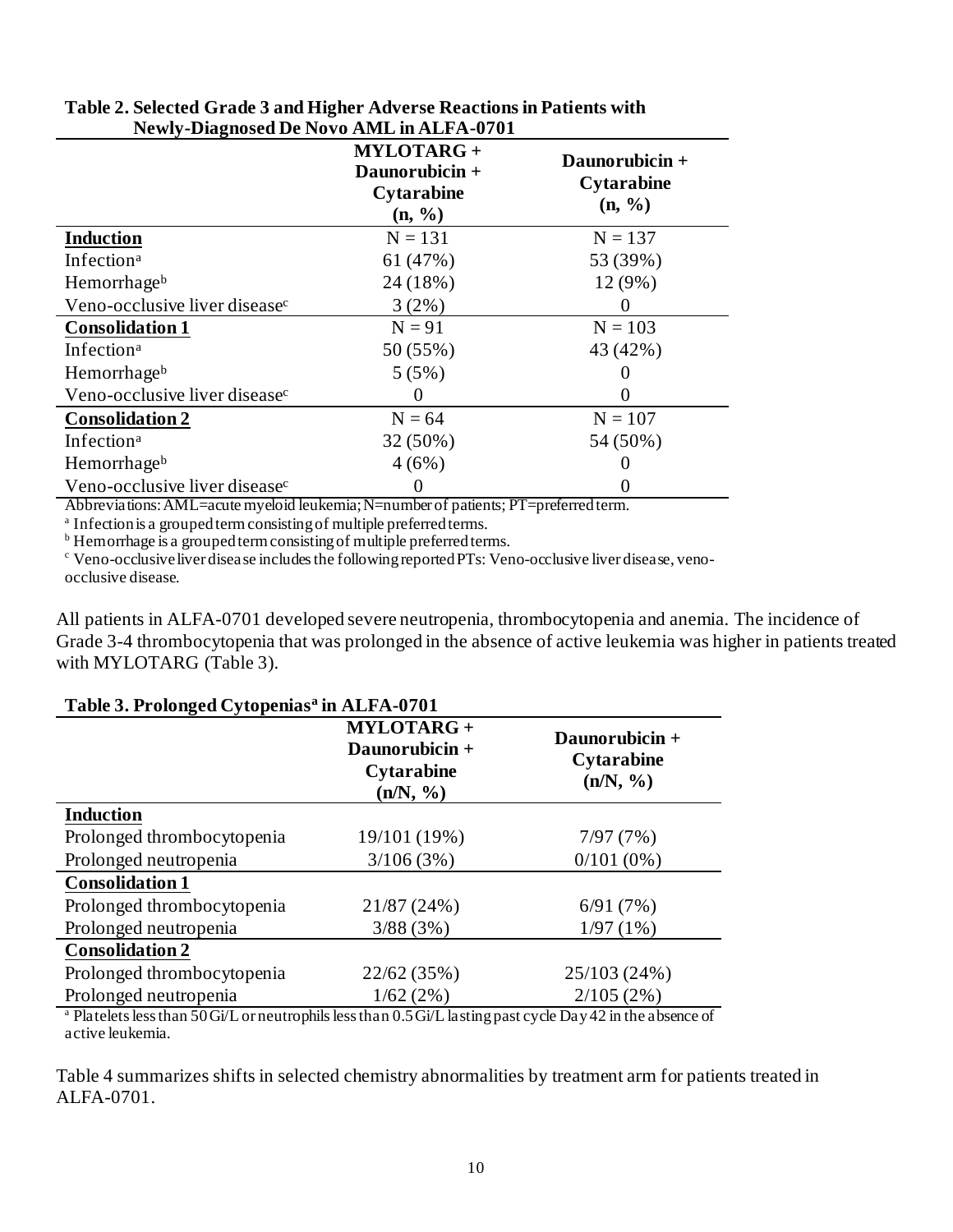|                                         | <b>MYLOTARG+</b><br>Daunorubicin + Cytarabine                                 |                                                                        | Daunorubicin + $Cytarabine$                                                          |                                                                        |
|-----------------------------------------|-------------------------------------------------------------------------------|------------------------------------------------------------------------|--------------------------------------------------------------------------------------|------------------------------------------------------------------------|
| <b>Laboratory Abnormality</b>           | Subjects (n)<br>with baseline<br><b>Grade</b> less<br>than or equal<br>to $2$ | <b>Progressed to</b><br>Grade greater<br>than or equal<br>to $3(n, %)$ | Subjects (n)<br>with baseline<br><b>Grade</b> less<br>than or equal<br>$\frac{1}{2}$ | <b>Progressed to</b><br>Grade greater<br>than or equal<br>to $3(n, %)$ |
| Hypophosphatemia                        | 117                                                                           | 75 (64%)                                                               | 127                                                                                  | 52 (41%)                                                               |
| Hypokalemia                             | 127                                                                           | 73 (57%)                                                               | 133                                                                                  | 41 (31%)                                                               |
| Hyponatremia                            | 129                                                                           | 57 (44%)                                                               | 134                                                                                  | 36(27%)                                                                |
| Alkaline phosphatase increased          | 120                                                                           | 16(13%)                                                                | 128                                                                                  | 7(5%)                                                                  |
| Aspartate aminotransferase<br>increased | 126                                                                           | 18(14%)                                                                | 132                                                                                  | $11(8\%)$                                                              |
| Alanine aminotransferase<br>increased   | 124                                                                           | 13 (10%)                                                               | 132                                                                                  | 20(15%)                                                                |
| Blood bilirubin increased               | 119                                                                           | 9(8%)                                                                  | 126                                                                                  | 5(4%)                                                                  |

#### **Table 4. Chemistry Laboratory Values: Shifts in Subjects with Baseline Grade 2 or Lower Values in ALFA-0701**

#### *Study AAML0531*

The safety evaluation of MYLOTARG in combination with chemotherapy in pediatric patients is based on data from AAML0531 *[see Clinical Studies (14.1)]* in randomized and treated patients (N = 520 MYLOTARG and chemotherapy and  $N = 517$  chemotherapy alone). In the MYLOTARG arm of this study, 520 patients received Induction 1 and 326 patients received Intensification 2.

Safety data collected included only Grade 3 and 4 nonhematologic adverse events, deaths, VOD/SOS, and prolongation of neutropenia and thrombocytopenia.

Table 5 shows the Grade 3 or 4 adverse reactions ( $\geq$ 5%) in the MYLOTARG + chemotherapy or chemotherapy alone arms in patients with newly-diagnosed de novo AML in AAML0531.

In the MYLOTARG + chemotherapy arm, fatal adverse reactions (by grouped terms) were infection (14 [3%]), multi-organ failure (5 [1%]), anemia (1 [<1%]), and hemorrhage (3 [<1%]). In the chemotherapy arm, fatal adverse reactions included infection (7 [1%]), multi-organ failure (6 [1%]), hepatic failure (1 [<1%]), hypotension  $(3 \leq 1\%)$ , and hemorrhage  $(3 \leq 1\%)$ .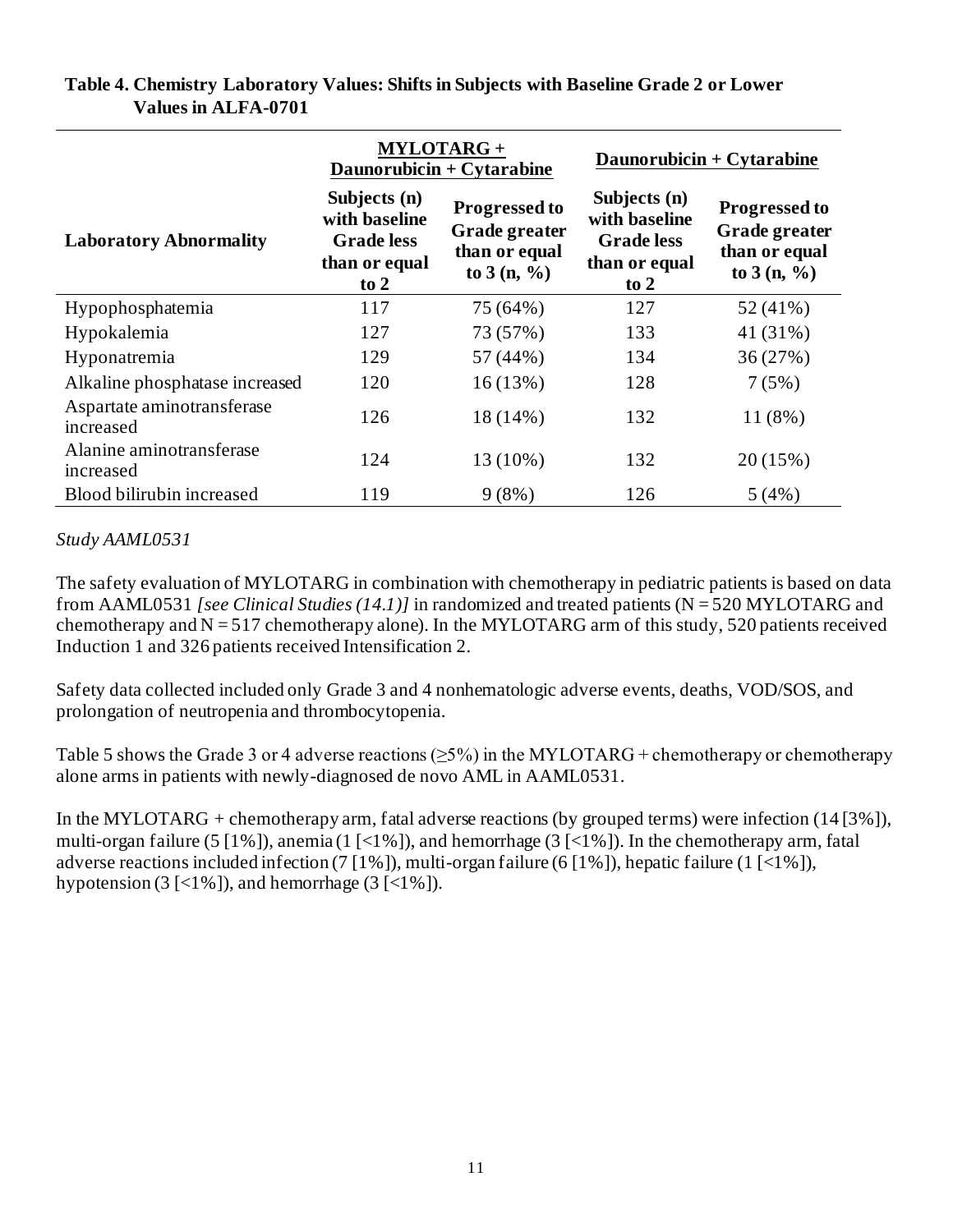|                                     | <b>Induction 1</b> |                     | <b>Intensification 2</b> |                     |  |
|-------------------------------------|--------------------|---------------------|--------------------------|---------------------|--|
|                                     | <b>MYLOTARG</b>    | <b>Chemotherapy</b> | <b>MYLOTARG</b>          | <b>Chemotherapy</b> |  |
|                                     | $+$ Chemotherapy   | alone               | + Chemotherapy           | alone               |  |
|                                     | $N = 520$          | $N = 517$           | $N = 326$                | $N = 304$           |  |
|                                     | $n$ (%)            | $\mathbf{n}(\%)$    | $\mathbf{n}(\%)$         | $\mathbf{n}(\%)$    |  |
| Infection <sup>a</sup>              | 186 (36%)          | 181 (35%)           | 220 (67%)                | 211 (69%)           |  |
| Febrile neutropenia                 | 167 (32%)          | 157 (30%)           | 79 (24%)                 | 68 (22%)            |  |
| Decreased appetite                  | 78 (15%)           | 79 (15%)            | 61(19%)                  | 36(12%)             |  |
| Hyperglycemia                       | $59(11\%)$         | 55 (11%)            | $36(11\%)$               | 28 (9%)             |  |
| Mucositis <sup>a</sup>              | 55 $(11\%)$        | 64(12%)             | 25(8%)                   | 15(5%)              |  |
| Hypoxia                             | 35(7%)             | 26(5%)              | $19(6\%)$                | 22 (7%)             |  |
| Hemorrhage <sup>a</sup>             | 36(7%)             | $19(4\%)$           | $19(6\%)$                | 9(3%)               |  |
| Transaminase Increased <sup>a</sup> | 33 (6%)            | 24 (5%)             | 23 (7%)                  | 13 (4%)             |  |
| Diarrhea                            | 21(4%)             | 36(7%)              | $15(5\%)$                | $10(3\%)$           |  |
| Nausea                              | 21 (4%)            | $18(4\%)$           | 23 (7%)                  | $10(3\%)$           |  |
| Hypotension<br>$\cdot$<br>1.1.1.1   | 16(3%)             | 26(5%)              | 28 (9%)                  | 23 (8%)             |  |

**Table 5. Grade 3 and Higher Adverse Reactions (≥5%) in Patients with Newly-Diagnosed De Novo AML in AAML0531 During Treatment Cycles with MYLOTARG**

<sup>a</sup>Grouped term consisting of multiple preferred terms

The addition of MYLOTARG to chemotherapy was associated with a higher incidence of prolonged thrombocytopenia and neutropenia particularly when used in Intensification 2. During Intensification 2, prolonged thrombocytopenia (platelets <50 Gi/L lasting past cycle Day 42 in the absence of active leukemia) was reported in 64% (190/297) of patients in the MYLOTARG + chemotherapy arm compared with 55% (146/264) in the chemotherapy alone arm. Prolonged neutropenia (neutrophils <0.5 Gi/L lasting past cycle Day 42 in the absence of active leukemia) occurred in 47% (142/300) versus 43% (118/275) of patients, respectively. The prolonged cytopenias were associated with more deaths in remission in the MYLOTARG + chemotherapy arm  $(29 [5\%)$  compared to the chemotherapy alone arm  $(15 [3\%])$ .

VOD events were reported in 25 (5%) patients in the MYLOTARG + chemotherapy arm as well as 25 (5%) of the chemotherapy alone arm. VOD was fatal in 2 (<1%) and 7 (1%) patients in the MYLOTARG + chemotherapy arm and chemotherapy alone arm, respectively.

#### Monotherapy for Newly-Diagnosed CD33-positive AML

The safety evaluation of MYLOTARG (6 mg/m<sup>2</sup> then 3 mg/m<sup>2</sup>, with 7 days between the doses) as monotherapy is based on a randomized, open-label, Phase 3 trial of MYLOTARG (N=118) versus best supportive care (BSC) (N=119) in patients with previously untreated AML who were considered ineligible for intensive chemotherapy in Study AML-19 *[see Clinical Studies (14.1)].*

The overall incidence of any Grade adverse reactions reported in AML-19 was 87% in the MYLOTARG arm and 90% in the BSC arm. The incidence of Grade greater than or equal to 3 adverse reactions was 61% in the MYLOTARG arm and 68% in the BSC arm. Death due to any Adverse Event was reported in the MYLOTARG arm of 19 (17%) compared to the BSC arm of 23 (20%).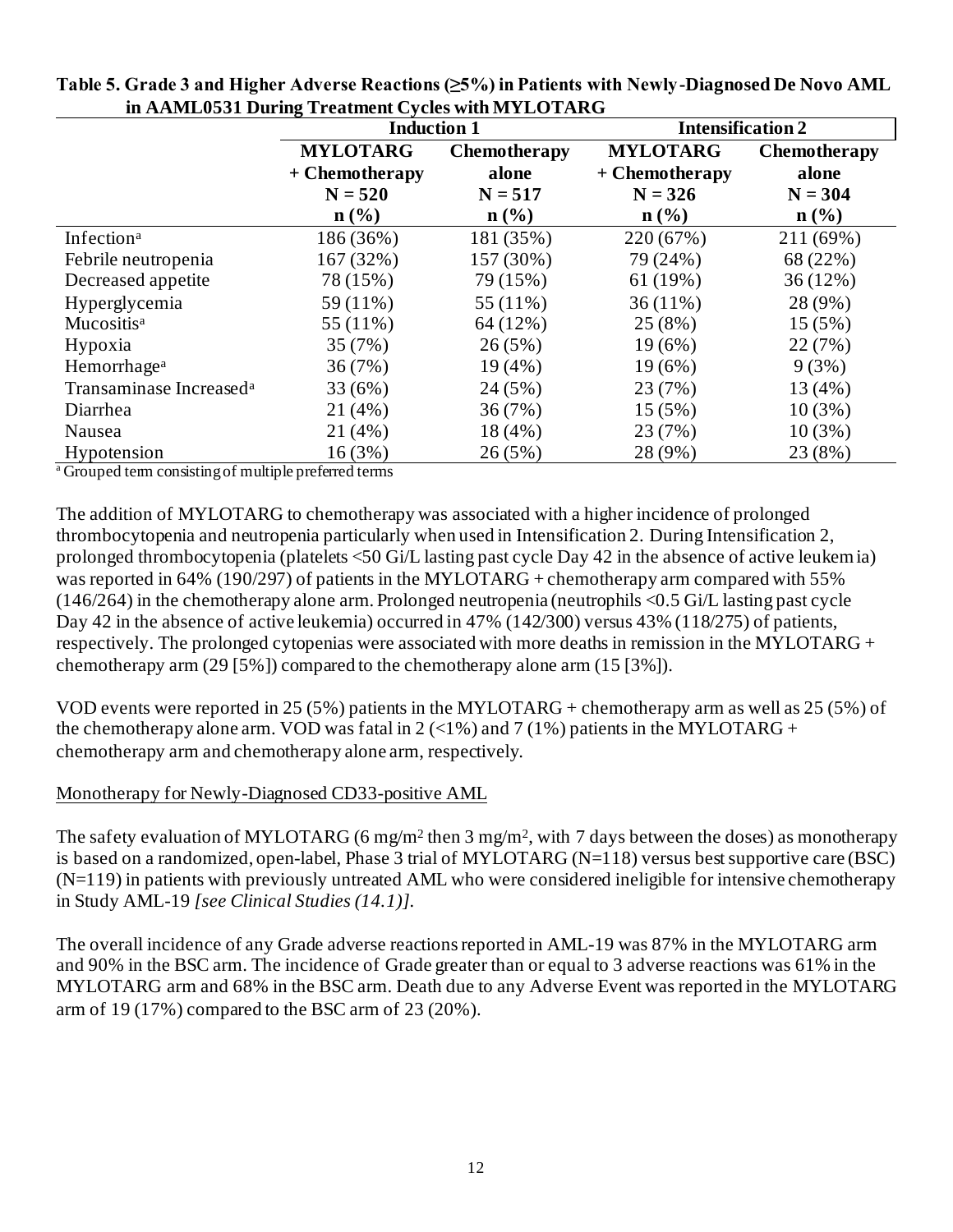| <b>Table 6. Selected Adverse Reactions in AML-19</b> |                  |                 |                  |                             |  |
|------------------------------------------------------|------------------|-----------------|------------------|-----------------------------|--|
|                                                      |                  | <b>MYLOTARG</b> |                  | <b>Best Supportive Care</b> |  |
|                                                      | $n=111$          |                 | $n=114$          |                             |  |
|                                                      | <b>Any Grade</b> | Grade $>3$      | <b>Any Grade</b> | Grade $>3$                  |  |
| Liver                                                | 57(51%)          | 8(7%)           | 52 (46%)         | 7(6%)                       |  |
| Fatigue                                              | 51 (46%)         | 13 (12%)        | $69(61\%)$       | 24 (21%)                    |  |
| Infection                                            | 49 (44%)         | 39 (35%)        | 48 (42%)         | 39 (34%)                    |  |
| Cardiac                                              | 31 (28%)         | 7(6%)           | 37 (33%)         | $16(14\%)$                  |  |
| Bleeding                                             | 28 (25%)         | $14(13\%)$      | 34 (30%)         | 14 (12%)                    |  |
| Febrile neutropenia                                  | 20(18%)          | $20(18\%)$      | 27(24%)          | 27 (24%)                    |  |
| Metabolic                                            | $18(16\%)$       | 4(4%)           | $17(15\%)$       | 7(6%)                       |  |
| Renal                                                | 7(6%)            | 4(4%)           | $9(8\%)$         | 5(4%)                       |  |

# Monotherapy for Relapsed or Refractory CD33-positive AML

The adverse reactions described in this section reflect exposure to MYLOTARG 3 mg/m<sup>2</sup> on Days 1, 4 and 7 as monotherapy in 57 patients with relapsed AML treated on MyloFrance-1 *[see Clinical Studies (14.1)]*. All 57 (100%) patients received the 3 planned doses of MYLOTARG.

During the treatment period, Grade 3 treatment-emergent adverse events (TEAEs) that occurred in greater than 1% patients included sepsis (32%), fever (16%), rash (11%), pneumonia (7%), bleeding (7%), mucositis (4%), pain (4%), diarrhea (2%), headaches (2%), tachycardia (2%), and lung edema (2%). No Grade 4 toxicity was observed. All grade TEAEs that occurred in greater than 15% of patients included fever (79%), infection (42%), increased AST (40%), bleeding (23%), nausea and vomiting (21%), constipation (21%), mucositis (21%), headache (19%), increased ALT (16%), and rash (16%). No infectious deaths occurred. Grade 1 or 2 hyperbilirubinemia developed in 4 (7%) patients. No episodes of VOD occurred. Seven patients received HSCT after MYLOTARG treatment. Three patients received an allogeneic BMT and 4 patients were treated with autologous BMT. No patients developed VOD following HSCT.

# **6.2 Postmarketing Experience**

The following adverse drug reactions have been identified during post-approval use of MYLOTARG. Because these reactions are reported voluntarily from a population of uncertain size, it is not always possible to reliably estimate their frequency or establish a causal relationship to drug exposure.

*Gastrointestinal Disorders:* Neutropenic colitis\*

*Infections and Infestations:* fungal lung infections including Pulmonary mycosis and Pneumocystis jirovecii pneumonia\* ; and bacterial infections including Stenotrophomonas infection *Renal and Urinary Disorders:* Hemorrhagic cystitis\* *Respiratory, Thoracic and Mediastinal Disorders:* Interstitial pneumonia\*

\* including fatal events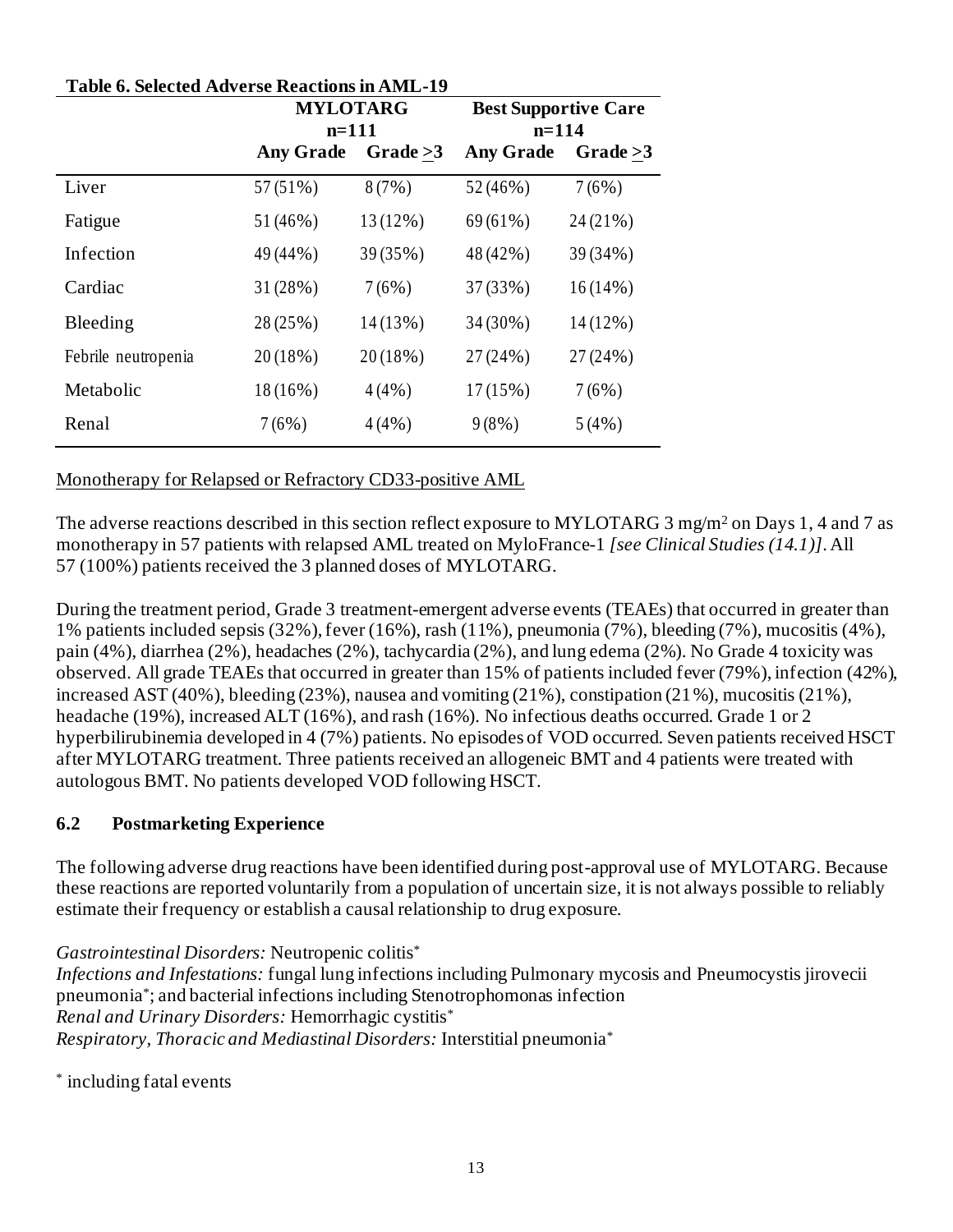#### **6.3 Immunogenicity**

As with all therapeutic proteins, there is potential for immunogenicity. Immunogenicity of MYLOTARG was not studied in clinical trials using the recommended dose regimens.

#### **8 USE IN SPECIFIC POPULATIONS**

#### **8.1 Pregnancy**

#### Risk Summary

Based on its mechanism of action and findings from animal studies *[see Clinical Pharmacology (12.1), Nonclinical Toxicology (13.1)]*, MYLOTARG can cause embryo-fetal harm when administered to a pregnant woman. There are no available data on MYLOTARG use in pregnant women to evaluate for a drug-associated risk. In animal reproduction studies, gemtuzumab ozogamicin caused embryo-fetal toxicity, including structural abnormalities and alterations to growth, at maternal systemic exposures that were greater than or equal to 0.4 times the exposure in patients at the maximum recommended dose based on AUC *(see Data)*. Advise pregnant women of the potential risk to a fetus.

The estimated background risk of major birth defects and miscarriage for the indicated population is unknown. All pregnancies have a background risk of birth defect, loss, or other adverse outcomes. In the U.S. general population, the estimated background risk of major birth defects and miscarriage in clinically recognized pregnancies is 2-4% and 15-20%, respectively.

#### Data

#### *Animal Data*

In an embryo-fetal development study in rats, pregnant animals received daily intravenous doses up to 1.2 mg/m<sup>2</sup> /day gemtuzumab ozogamicin during the period of organogenesis. Embryo-fetal toxicities including fetal growth retardation as evidenced by decreased live fetal weights, incidence of fetal wavy ribs and delayed skeletal ossification were observed at greater than or equal to 0.15 mg/m<sup>2</sup>/day. Increased embryo-fetal lethality and fetal morphological anomalies (digital malformations, absence of the aortic arch, anomalies in the long bones in the forelimbs, misshapen scapula, absence of a vertebral centrum, and fused sternebrae) were observed at greater than or equal to 0.36 mg/m<sup>2</sup>/day. All doses with embryo-fetal effects were observed in the presence of maternal toxicity that included decreases in gestational body weight gain, food consumption, and gravid uterine weight. The lowest dose at which embryo-fetal effects were observed in rats  $(0.15 \,\text{mg/m}^2/\text{day})$  was  $0.4$  times the exposure in patients at the maximum recommended human dose, based on AUC.

#### **8.2 Lactation**

#### Risk Summary

There are no data on the presence of gemtuzumab ozogamicin or its metabolites in human milk, the effects on the breastfed infant, or the effects on milk production. Because of the potential for serious adverse reactions in the breastfed infant, advise women not to breastfeed during treatment with MYLOTARG and for at least 1 month after the final dose.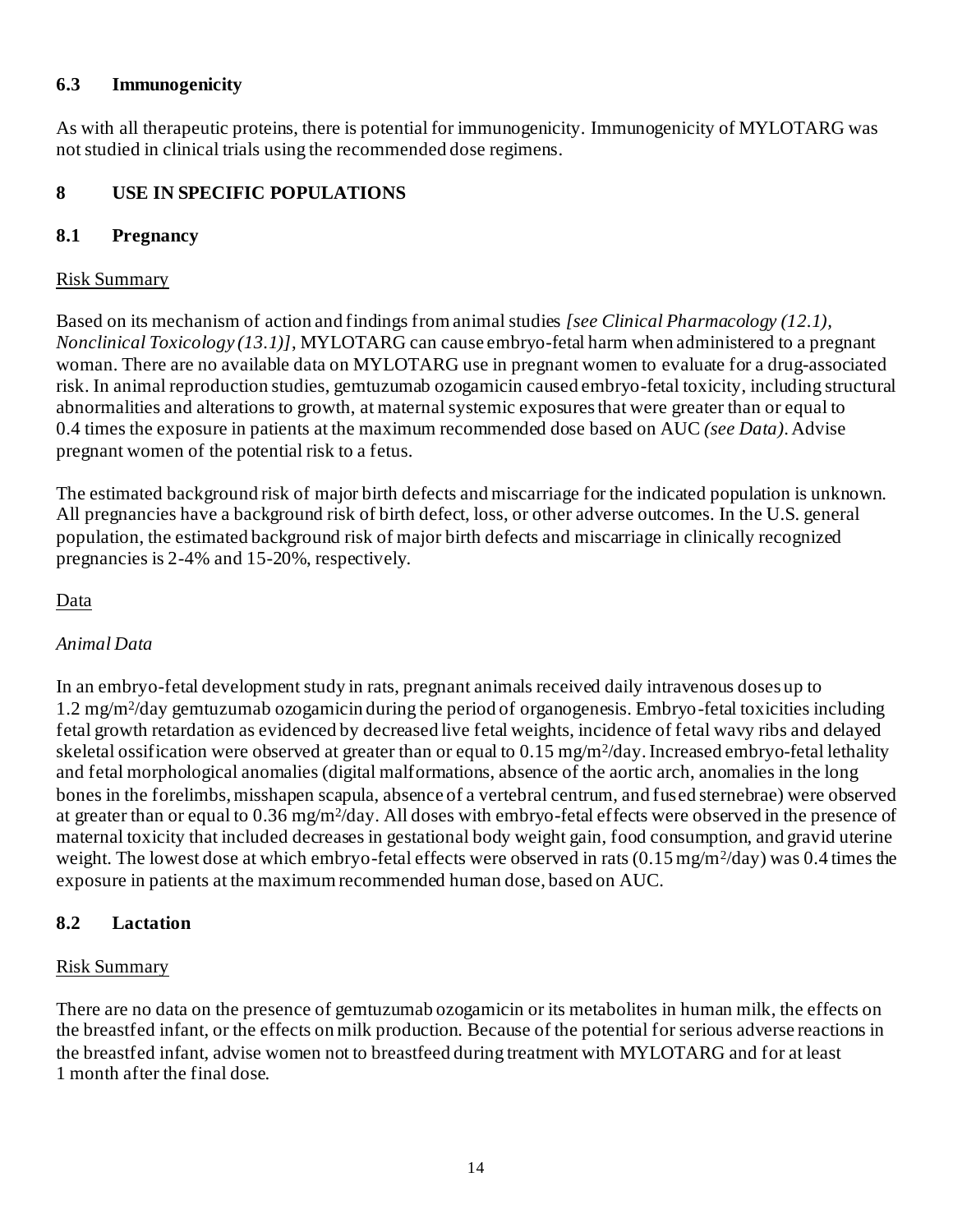## **8.3 Females and Males of Reproductive Potential**

MYLOTARG can cause embryo-fetal harm when administered to a pregnant woman *[see Use in Specific Populations (8.1)]*.

#### Pregnancy Testing

Verify the pregnancy status in females of reproductive potential prior to initiating MYLOTARG.

## Contraception

# *Females*

Advise females of reproductive potential to use effective contraception during treatment with MYLOTARG and for at least 6 months after the last dose *[see Nonclinical Toxicology (13.1)]*.

# *Males*

Advise males with female partners of reproductive potential to use effective contraception during treatment with MYLOTARG and for at least 3 months after the last dose *[see Nonclinical Toxicology (13.1)]*.

## Infertility

## *Females*

Based on findings in animals, MYLOTARG may impair female fertility *[see Nonclinical Toxicology (13.1)]*.

## *Males*

Based on findings in animals, MYLOTARG may impair male fertility *[see Nonclinical Toxicology (13.1)]*.

## **8.4 Pediatric Use**

The safety and effectiveness of MYLOTARG in combination with standard chemotherapy have been established in pediatric patients 1 month and older with newly-diagnosed de novo AML. The use of MYLOTARG for this indication is supported by evidence of effectiveness from adequate and well-controlled studies in adults with supportive data on safety and effectiveness in Study AAML0531 (NCT00372593) *[see Adverse Reactions (6.1), Clinical Studies (14.1)].* AAML0531 included patients in the following age groups: 2 patients less than 27 days old, 94 patients 28 days to less than 2 years old, 225 patients 2 years to less than 12 years old, 175 patients 12 years old to less than 18 years old, and 36 patients 18 years or older in the MYLOTARG plus chemotherapy arm. The safety and effectiveness of MYLOTARG with standard chemotherapy in pediatric patients less than 1 month of age with newly-diagnosed de novo AML have not been established.

The safety and effectiveness of MYLOTARG as a single agent in pediatric patients with newly-diagnosed AML have not been established.

The safety and effectiveness of MYLOTARG as a single agent in the pediatric patients with relapsed or refractory AML is supported by a single-arm trial in 29 patients in the following age groups: 1 patient 1 month to less than 2 years old, 13 patients 2 years to less than 12 years old, and 15 patients 12 years to 18 years old. A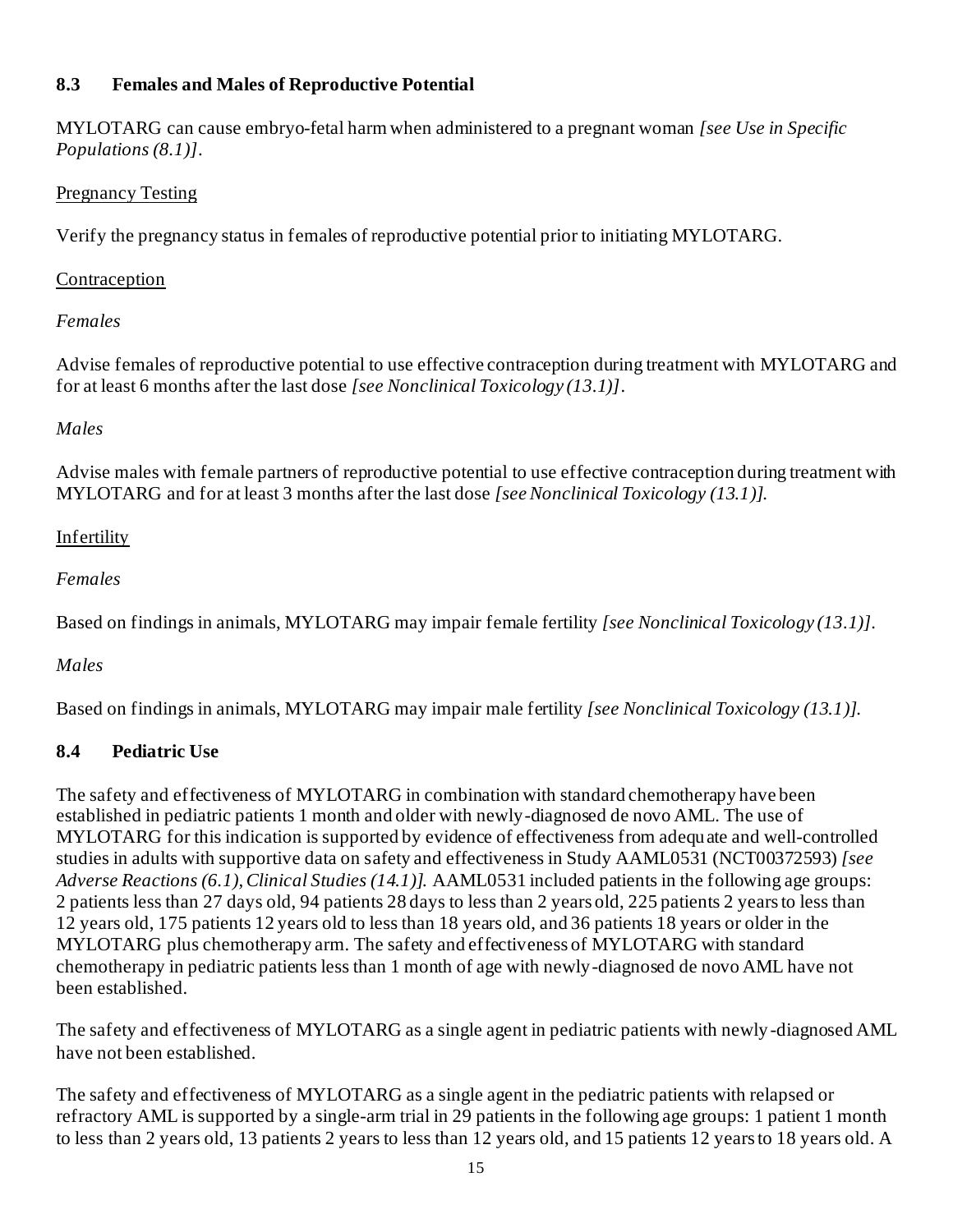literature review included an additional 96 patients with ages ranging from 0.2 to 21 years. No differences in efficacy and safety were observed by age. The information on this use is discussed throughout the labeling. The safety and effectiveness of MYLOTARG as a single agent in pediatric patients less than 2 years of age with relapsed or refractory AML have not been established.

# **8.5 Geriatric Use**

Use of MYLOTARG in combination with daunorubicin and cytarabine in newly-diagnosed adult patients with de novo AML is supported by a randomized, controlled trial that included 50 patients greater than or equal to 65 years old. No overall differences in safety or effectiveness were observed between these subjects and younger subjects. Use of MYLOTARG monotherapy in newly-diagnosed adult patients with AML is supported by a randomized controlled trial with 118 patients treated with MYLOTARG. All patients were over the age of 60 years and 65% of patients were above 75 years. No overall differences in effectiveness were observed by age.

Use of MYLOTARG as single-agent treatment of relapsed or refractory AML is supported by a single-arm trial that included 27 patients 65 years or older. No overall differences in effectiveness were observed between these patients and younger patients. Elderly patients experienced a higher rate of fever and severe or greater infections.

# **11. DESCRIPTION**





Gemtuzumab ozogamicin is an antibody-drug conjugate (ADC) composed of the CD33-directed monoclonal antibody (hP67.6; recombinant humanized immunoglobulin [Ig] G4, kappa antibody produced by mammalian cell culture in NS0 cells) that is covalently linked to the cytotoxic agent N-acetyl gamma calicheamicin. Gemtuzumab ozogamicin consists of conjugated and unconjugated gemtuzumab. The conjugated molecules differ in the number of activated calicheamicin derivative moieties attached to gemtuzumab. The number of conjugated calicheamicin derivatives per gemtuzumab molecule ranges from predominantly zero to 6, with an average of 2 to 3 moles of calicheamicin derivative per mole of gemtuzumab.

MYLOTARG (gemtuzumab ozogamicin) for injection is supplied as a sterile, white to off-white, preservative-free lyophilized cake or powder for intravenous administration. Each single-dose vial delivers 4.5 mg gemtuzumab ozogamicin. Inactive ingredients are dextran 40 (41.0 mg), sodium chloride (26.1 mg), sodium phosphate dibasic anhydrous (2.7 mg), sodium phosphate monobasic monohydrate (0.45 mg), and sucrose (69.8 mg). After reconstitution with 5 mL of Sterile Water for Injection USP, the concentration is 1 mg/mL of gemtuzumab ozogamicin with a deliverable volume of 4.5 mL (4.5 mg).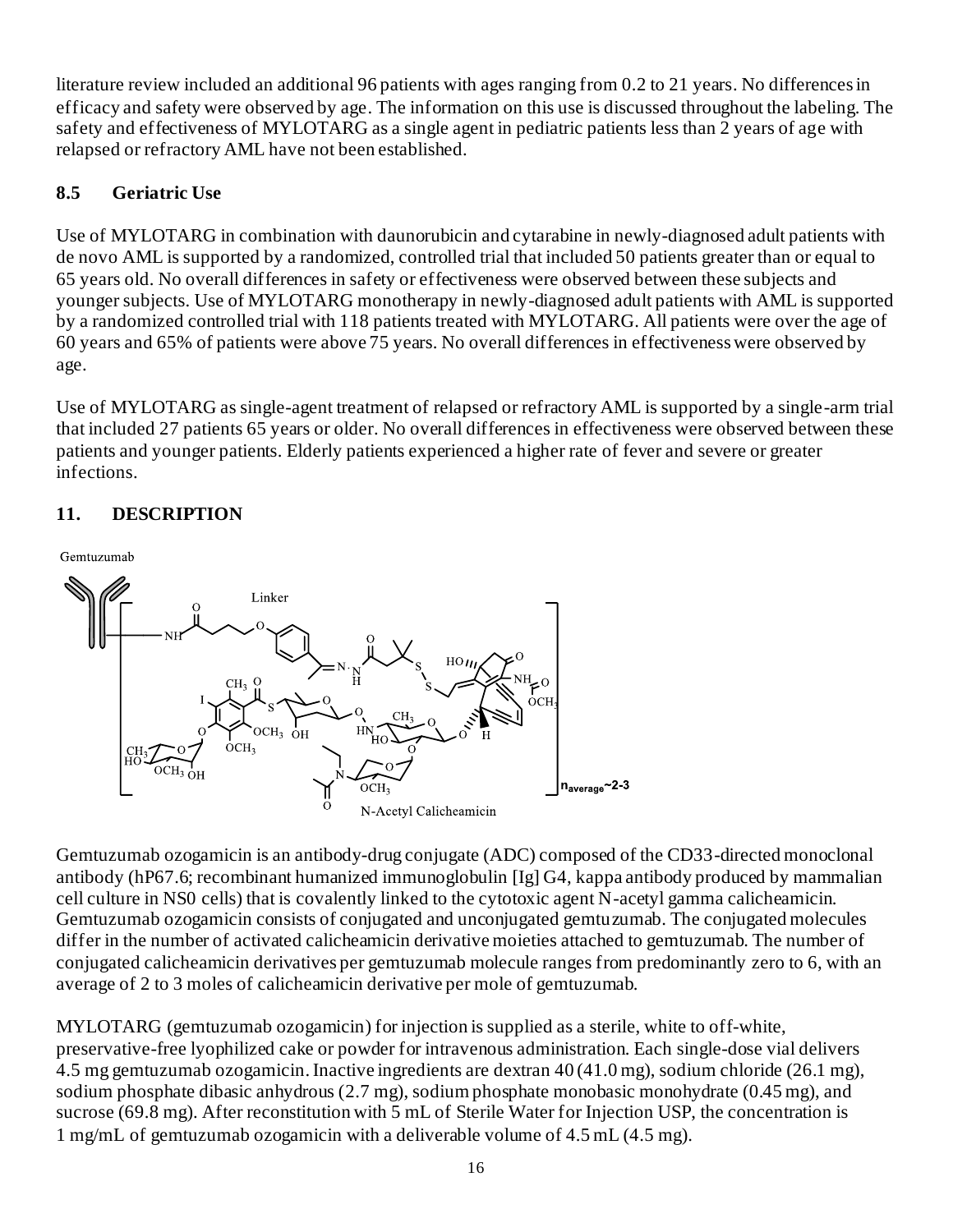# **12 CLINICAL PHARMACOLOGY**

#### **12.1 Mechanism of Action**

Gemtuzumab ozogamicin is a CD33-directed antibody-drug conjugate (ADC). The antibody portion (hP67.6) recognizes human CD33 antigen. The small molecule, N-acetyl gamma calicheamicin, is a cytotoxic agent that is covalently attached to the antibody via a linker. Nonclinical data suggest that the anticancer activity of gemtuzumab ozogamicin is due to the binding of the ADC to CD33-expressing tumor cells, followed by internalization of the ADC-CD33 complex, and the intracellular release of N-acetyl gamma calicheamicin dimethyl hydrazide via hydrolytic cleavage of the linker. Activation of N-acetyl gamma calicheamicin dimethyl hydrazide induces double-strand DNA breaks, subsequently inducing cell cycle arrest and apoptotic cell death.

#### **12.2 Pharmacodynamics**

Saturation of a high percentage of CD33 antigenic sites is presumed to be required for maximum delivery of calicheamicin to leukemic blast cells. Near maximal peripheral CD33 saturation was observed across studies after gemtuzumab ozogamicin dosing at dose levels of 2 mg/m<sup>2</sup> and above.

At 9 mg/m<sup>2</sup> gemtuzumab ozogamicin (2 doses, 14 days apart), the risk for VOD increases as the C<sub>max</sub> of the first dose of gemtuzumab ozogamicin increases. The increase in VOD is more prominent in patients with prior stem cell transplantation.

#### **12.3 Pharmacokinetics**

There are no clinical PK data for the fractionated regimen. When gemtuzumab ozogamicin is administered at 9 mg/m<sup>2</sup> (2 doses, 14 days apart), the C<sub>max</sub> following the first dose for patients who received 9 mg/m<sup>2</sup> gemtuzumab ozogamicin was 3.0 mg/L and increased to 3.6 mg/L after the second dose.

#### Distribution

N-acetyl gamma calicheamicin dimethyl hydrazide is approximately 97% bound to human plasma proteins in vitro. Population PK analyses found the total volume of distribution of hP67.6 antibody (sum of V1 [6.31 L] and V2 [15.1 L]) to be approximately 21.4 L in patients.

#### **Elimination**

The clearance (CL) value of hP67.6 from plasma was 0.35 L/h after the first dose and 0.15 L/h after the second dose, a decrease of roughly 60%. The terminal plasma half-life  $(t_1)$  for hP67.6 was 62 hours after the first dose and 90 hours after the second dose.

#### Metabolism

In vitro studies demonstrated that N-acetyl gamma calicheamicin dimethyl hydrazide is extensively metabolized, primarily via nonenzymatic reduction of the disulfide moiety.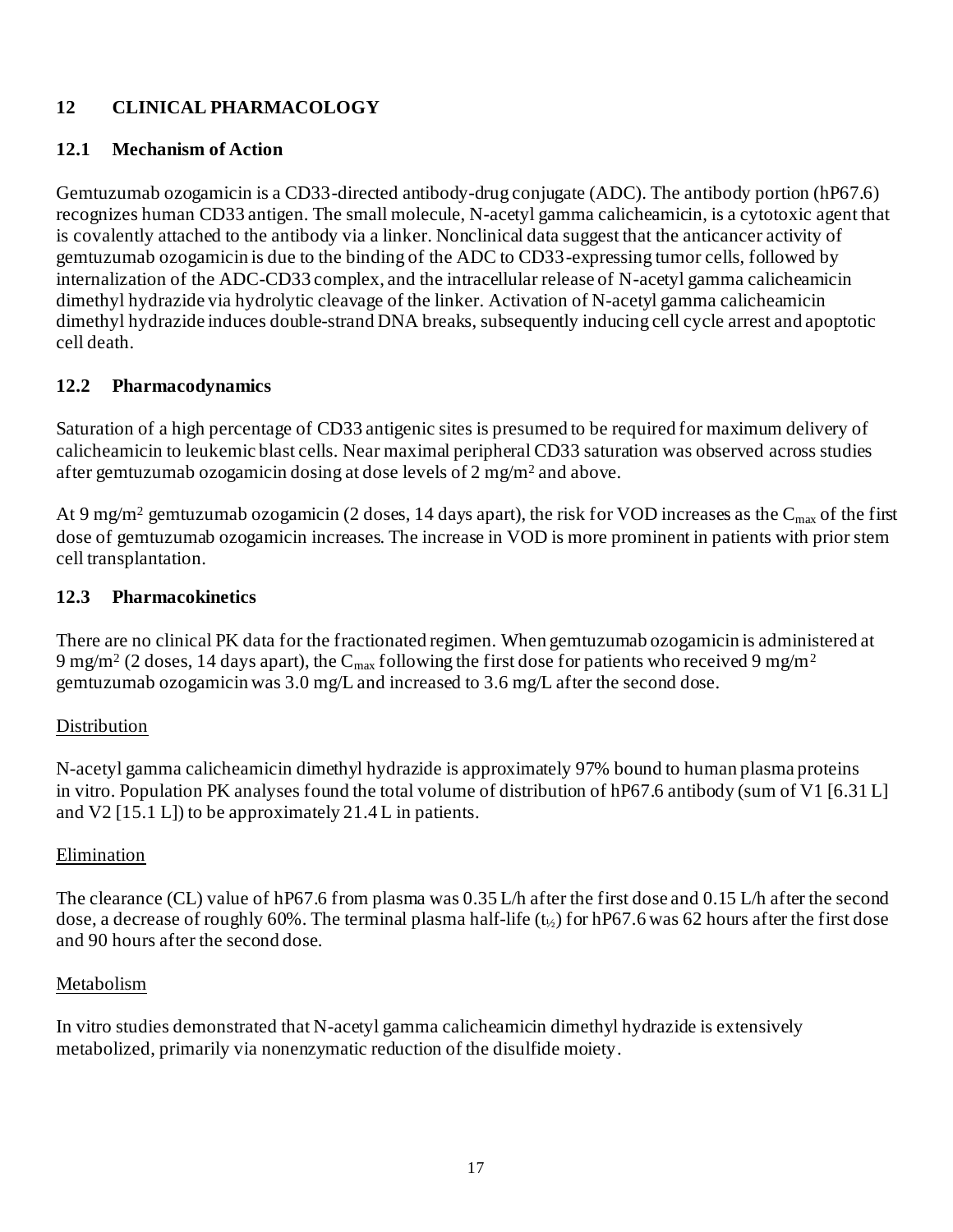#### Specific Populations

Age, race, sex, mild or moderate renal impairment (creatinine clearance [CLcr] 30-89 mL/min calculated by the Cockcroft-Gault equation) or mild hepatic impairment had no clinically significant effect on the pharmacokinetics of gemtuzumab ozogamicin. The pharmacokinetics of gemtuzumab ozogamicin in patients with severe renal impairment (CLcr 15-29 mL/min) or moderate (total bilirubin greater than 1.5x to 3.0x ULN) and severe hepatic impairment (total bilirubin greater than 3x ULN) is unknown.

#### Drug Interaction Studies

No clinical drug interaction studies have been performed.

#### In Vitro Studies

At clinically relevant concentrations, gemtuzumab ozogamicin had a low potential to:

• *InhibitCYP450 Enzymes*: CYP1A2, CYP2A6, CYP2C8, CYP2C9, CYP2C19, CYP2D6, and CYP3A4/5.

At clinically relevant concentrations, N-acetyl gamma calicheamicin dimethyl hydrazide had a low potential to:

- *Inhibit CYP450 Enzymes*: CYP1A2, CYP2B6 , CYP2C8, CYP2C9, CYP2C19, CYP2D6, and CYP3A4/5.
- *Induce CYP450 Enzymes*: CYP1A2, CYP2B6, and CYP3A4.
- *Inhibit UGT Enzymes*: UGT1A1, UGT1A4, UGT1A6, UGT1A9, and UGT2B7.
- *Inhibit Drug Transporters*: P-gp (P-glycoprotein), breast cancer resistance protein (BCRP), organic anion transporter (OAT)1 and OAT3, organic cation transporter (OCT)2, and organic anion transporting polypeptide (OATP)1B1 and OATP1B3.

# **13 NONCLINICAL TOXICOLOGY**

## **13.1 Carcinogenesis, Mutagenesis, Impairment of Fertility**

Formal carcinogenicity studies have not been conducted with gemtuzumab ozogamicin. In toxicity studies, rats were dosed weekly for 6 weeks with gemtuzumab ozogamicin at doses up to 7.2 mg/m<sup>2</sup>/week. After 6 weeks of dosing, rats developed oval cell hyperplasia in the liver, which is considered a potentially preneoplastic finding, at 7.2 mg/m<sup>2</sup> /week (approximately 16 times the exposure in patients at the maximum recommended dose, based on AUC). Other preneoplastic or neoplastic changes observed with other antibody-calicheamicin conjugates in rats included basophilic and/or eosinophilic altered cell foci and hepatocellular adenomas. The relevance of these animal findings to humans is uncertain.

Gemtuzumab ozogamicin was clastogenic in vivo in the bone marrow of mice that received single doses greater than or equal to 22.1 mg/m<sup>2</sup>. This is consistent with the known induction of DNA breaks by calicheamicin. N-acetyl gamma calicheamicin dimethyl hydrazide (the released cytotoxic agent) was mutagenic in the bacterial reverse mutation assay and clastogenic in the in vitro micronucleus assay in human TK6 cells.

In a female fertility study, female rats were administered daily intravenous doses of gemtuzumab ozogamicin up to 1.08 mg/m<sup>2</sup> for 14 days before mating with untreated male rats. Significant decreases in the numbers of corpora lutea and implants were observed at 1.08 mg/m<sup>2</sup> , and dose-related decreases and increases in the number of live and dead embryos were observed at doses tested (approximately 0.4 times the exposure in patients at the maximum recommended dose, based on AUC). Increased embryofetal lethality at  $\geq 0.36$  mg/m<sup>2</sup> was observed in the presence of maternal toxicity that included decreases in gestational body weight and food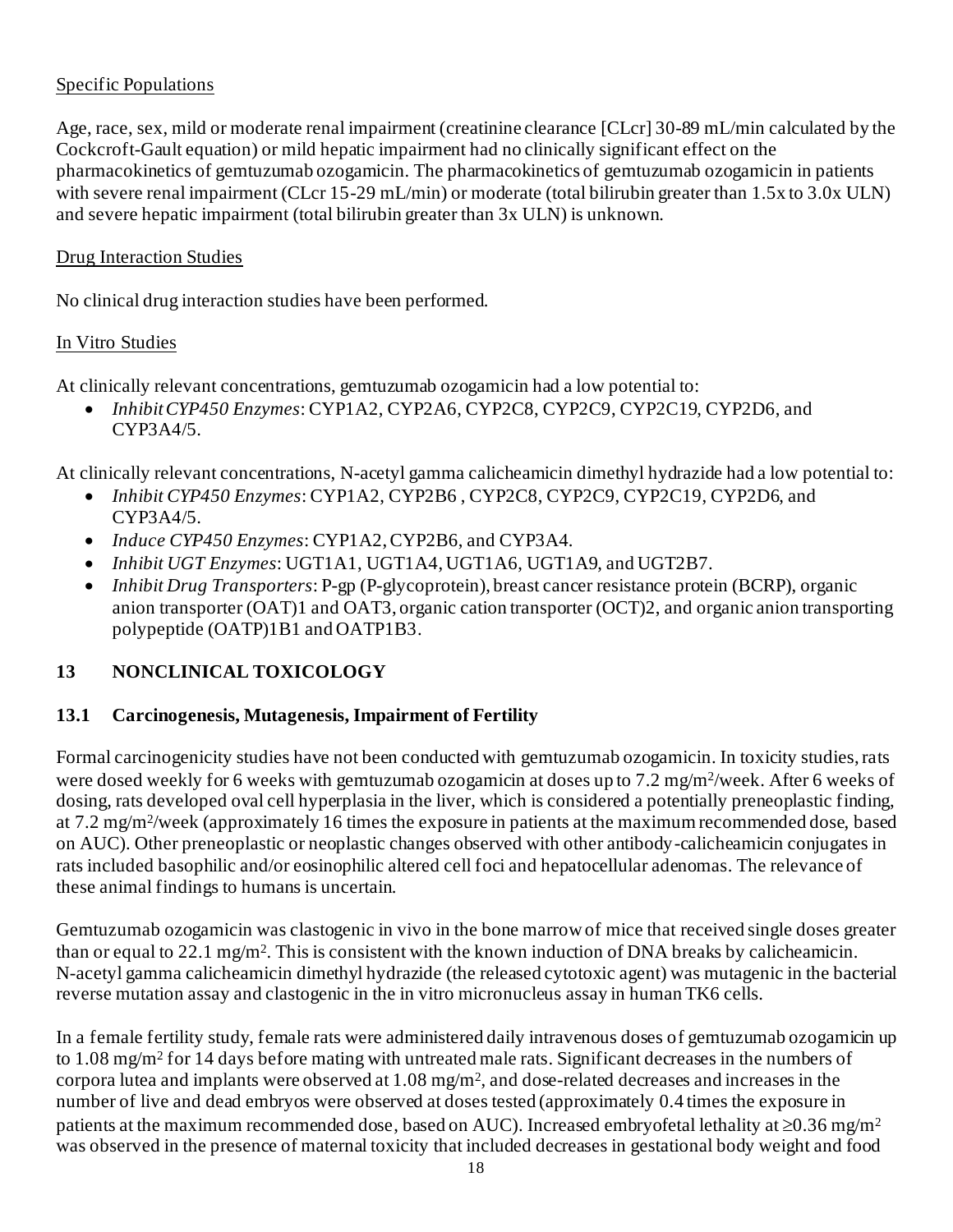consumption. Additional findings in female reproductive organs (ovarian atrophy and decreased numbers of follicles associated with atrophy of the uterus, vagina and mammary glands) occurred in rats and monkeys after dosing with other antibody-calicheamicin conjugates.

Fertility was assessed in male rats administered daily intravenous doses of gemtuzumab ozogamicin from 0.12 to 1.08 mg/m<sup>2</sup> for 28 days, followed by mating with untreated females, either at the end of the dosing period or after a 9-week drug-free period. Male fertility index was decreased at doses  $\geq 0.12$  mg/m<sup>2</sup> (approximately 1.2 times the exposure in patients at the maximum recommended dose, based on AUC). Effects on testes and epididymides occurred at  $\geq 0.12$  mg/m<sup>2</sup>, including smaller size and lower weights in addition to adverse effects on sperm. Partial recovery was noted for some effects. Additional effects in male reproductive organs occurred in repeat-dose toxicology studies and included effects on mammary gland, testes, and epididymides in rats at  $\geq 2.4$  mg/m<sup>2</sup>/week and effects on testes and epididymides in monkeys at 21.6 mg/m<sup>2</sup> /week. Testicular effects in male monkeys with other antibody-calicheamicin conjugates included degeneration of seminiferous tubules and decreased epididymidal sperm, which did not reverse following a 6-week drug-free period.

# **14 CLINICAL STUDIES**

# **14.1 Newly-Diagnosed CD33-positive AML**

# Study ALFA-0701

MYLOTARG in combination with chemotherapy was evaluated in ALFA-0701 (NCT00927498), a multicenter, randomized, open-label Phase 3 study of 271 patients with newly-diagnosed de novo AML ages 50 to 70 years. Patients were randomized (1:1) to receive induction therapy consisting of daunorubicin (60 mg/m<sup>2</sup> on Days 1) to 3) and cytarabine (200 mg/m<sup>2</sup> on Days 1 to 7) (DA) with (n=135) or without (n=136) MYLOTARG 3 mg/m<sup>2</sup> (up to maximum of one vial) on Days 1, 4, and 7. Patients who did not achieve a response after first induction could receive a second induction with daunorubicin and cytarabine alone (daunorubicin 35 mg/m<sup>2</sup>/day on Days 1 and 2, and cytarabine 1 g/m<sup>2</sup> every 12 hours, on Day 1 to Day 3 without MYLOTARG). Patients with response received consolidation therapy with 2 courses of treatment including daunorubicin (60 mg/m<sup>2</sup> on Day 1 of consolidation course 1; 60 mg/m<sup>2</sup> on Days 1 and 2 of consolidation course 2) and cytarabine (1 g/m<sup>2</sup> every 12 hours on Days 1 to 4) with or without MYLOTARG 3 mg/m<sup>2</sup> (up to a maximum of one vial) on Day 1 according to their initial randomization. Patients who experienced remission were also eligible for allogeneic transplantation. An interval of at least 2 months between the last dose of MYLOTARG and transplantation was recommended.

The median age of the patients was 62 years (range, 50-70), 137 female and 134 male, and 88% had an Eastern Cooperative Oncology Group performance status (ECOG PS) of 0 to 1 at baseline. Baseline characteristics were balanced between treatment arms with the exception of gender as a higher percentage of males were enrolled in the MYLOTARG arm (55%) than in the DA alone arm (44%). Overall, 59%, 65%, and 70% of patients had documented favorable/intermediate risk and 33%, 27%, and 21% had poor/adverse disease by the National Comprehensive Cancer Network (NCCN), European LeukemiaNet (ELN), and cytogenetic risk classifications, respectively. CD33 expression on AML blasts by flow cytometry harmonized from local laboratory results was determined in 194/271 (72%) patients overall. Few patients (14%) had low CD33 expression (less than 30% of blasts), and none had no expression of CD33.

Efficacy was established on the basis of event-free survival (EFS), measured from the date of randomization until induction failure, relapse, or death by any cause. Per protocol, induction failure was defined as failure to achieve CR or CRp in induction, and date of induction failure was defined as date of marrow evaluation after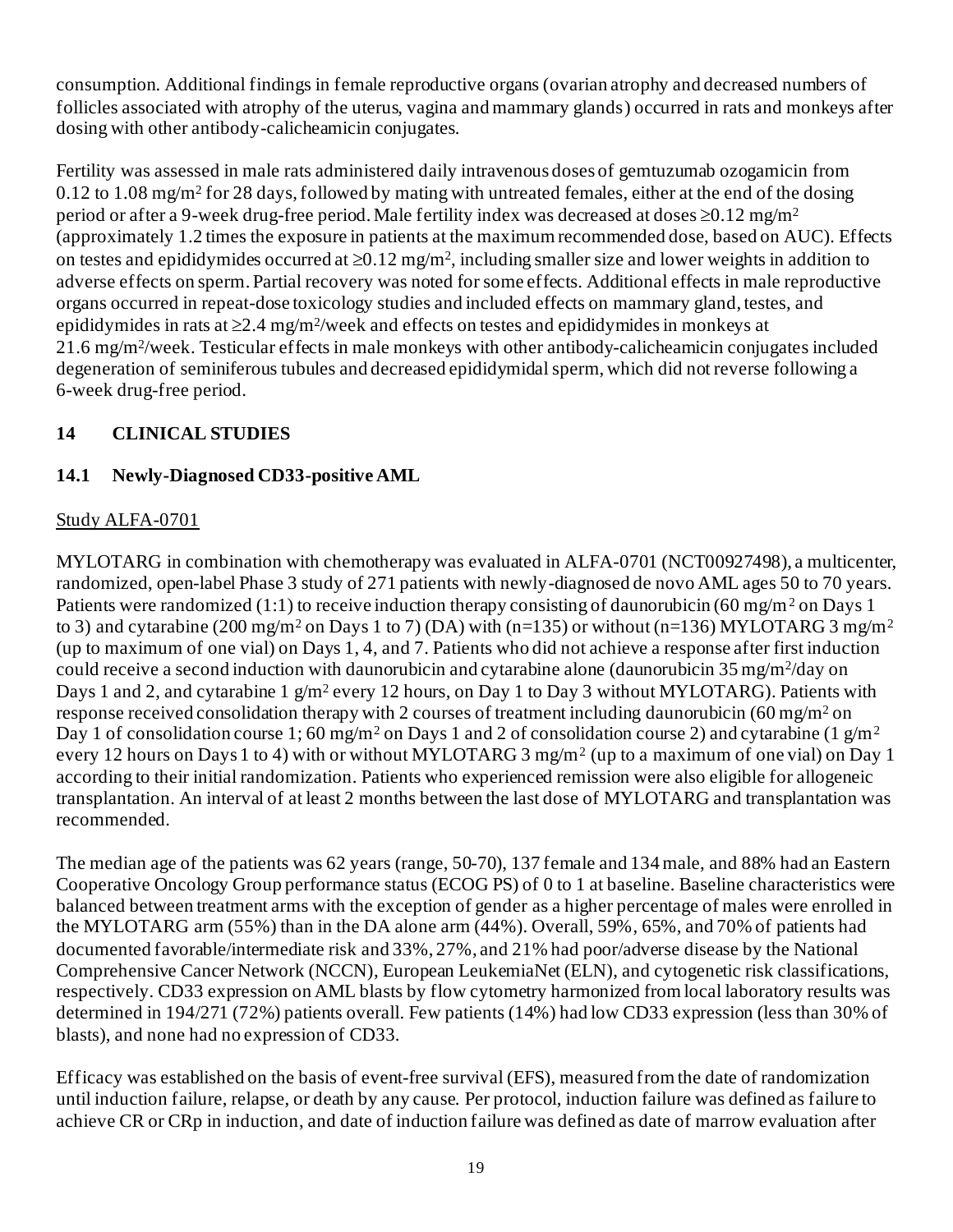the last course of induction. Median EFS was 17.3 months in the MYLOTARG arm versus 9.5 months in the control arm; hazard ratio (HR)  $0.56$  (95% CI:  $0.42$ -0.76); 2-sided p less than  $0.001$  by log-rank test.

In an exploratory analysis of EFS defined as failure to achieve CR in induction, relapse, or death from any cause and using the date of randomization as the date of induction failure, median EFS was 13.6 months for MYLOTARG  $+$  DA and 8.8 months for DA with HR 0.68 (95% CI: 0.51-0.91).

The Kaplan-Meier plot for per-protocol EFS is shown in Figure 1. There was no statistically significant difference between treatment arms in overall survival.



**Figure 1. Kaplan-Meier Plot of Event-Free Survival (mITT Population) ALFA-0701 Trial**

Abbreviations: C=cytarabine; D=daunorubicin; GO=gemtuzumab ozogamicin; mITT=modified intent-to-treat.

#### Study AAML0531

MYLOTARG in combination with chemotherapy was evaluated in AAML0531 (NCT00372593), a multicenter, randomized study of 1,063 patients with newly-diagnosed AML ages 0 to 29 years. Patients were randomized to 5-cycle chemotherapy alone or with a single dose of MYLOTARG (3 mg/m<sup>2</sup>/dose) administered once on Day 6 in Induction 1 and once on Day 7 in Intensification 2. All patients proceeded to Induction 2 regardless of remission status after Induction 1. In the absence of active disease, a neutrophil count (ANC) >1 Gi/L and a platelet count >75 Gi/L was recommended before proceeding with subsequent cycles of therapy. Patients not in remission after Induction 2 discontinued protocol therapy permanently. All other patients proceeded to Intensification 1. Patients with high- and intermediate-risk disease with 5/6 or 6/6 matched family donors (MFD) proceeded to HSCT following Intensification 1. Patients with high-risk disease proceeded to HSCT with an alternative donor if no MFD was available. All patients with low-risk disease and any high- and intermediate-risk patients without appropriate donors proceeded with Intensification 2 with or without MYLOTARG according to their initial randomization, followed by Intensification 3. All patients in remission were to proceed on to Intensification 2 or allogeneic HSCT. In Intensification 2, patients received MYLOTARG according to the initial randomization. Patients in remission after Intensification 2 proceeded to Intensification 3.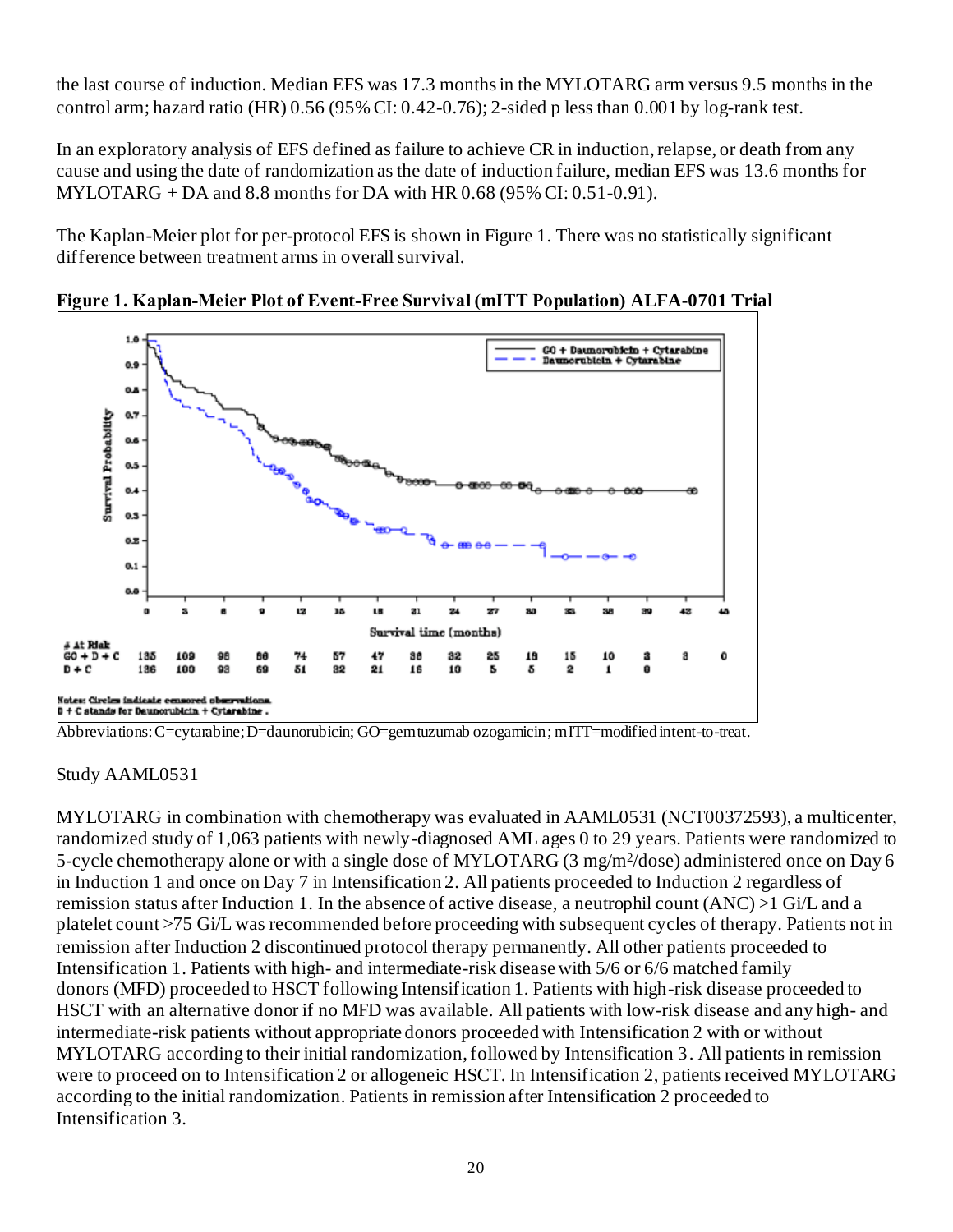There were 532 patients randomized to treatment with MYLOTARG + chemotherapy and 531 to chemotherapy alone. Overall, 94% of patients were <18 years of age, and 6% were adults; median age was 9.0 years (range: 0-29 years). The patients were 49% male, 51% female, 73% White, 11% Black, 5% Asian, 11% other or missing race, and 18% Hispanic. The proportion of patients in each disease risk group: low risk (23% vs 23%), intermediate risk (57% vs 57%), and high risk (15% vs 17%).

Supportive evidence of efficacy was provided by event-free survival (EFS), measured from the date of study entry until induction failure, relapse, or death by any cause. Induction failure was defined as failure to achieve CR by the end of Induction 2 period, and date of induction failure was defined as Day 1 on study. The EFS hazard ratio was 0.84 (95% CI: 0.71-0.99). The estimated percentage of patients free of induction failure, relapse, or death at five years was 48% (95% CI: 43%-52%) in the MYLOTARG + chemotherapy arm versus 40% (95% CI: 36%-45%) in the chemotherapy alone arm.

The Kaplan-Meier plot for EFS is shown in Figure 2. No difference between treatment arms in overall survival was demonstrated.



**Figure 2. Kaplan-Meier Plot of Event-Free Survival (Full Analysis Set) Study AAML0531 Trial**

Abbreviations: GO=gemtuzumab ozogamicin.

#### Study AML-19

MYLOTARG single-agent therapy was evaluated in Study AML-19 (NCT00091234), a multicenter, randomized, open-label Phase 3 study comparing MYLOTARG to best supportive care (BSC) for patients with newly-diagnosed AML who were a) greater than 75 years of age or b) 61 to 75 years of age with a World Health Organization performance status (WHO PS) greater than 2 or were unwilling to receive intensive chemotherapy. Patients were randomized 1:1 and stratified by age (61-75 vs 76-80 years vs  $\geq 81$  years), CD33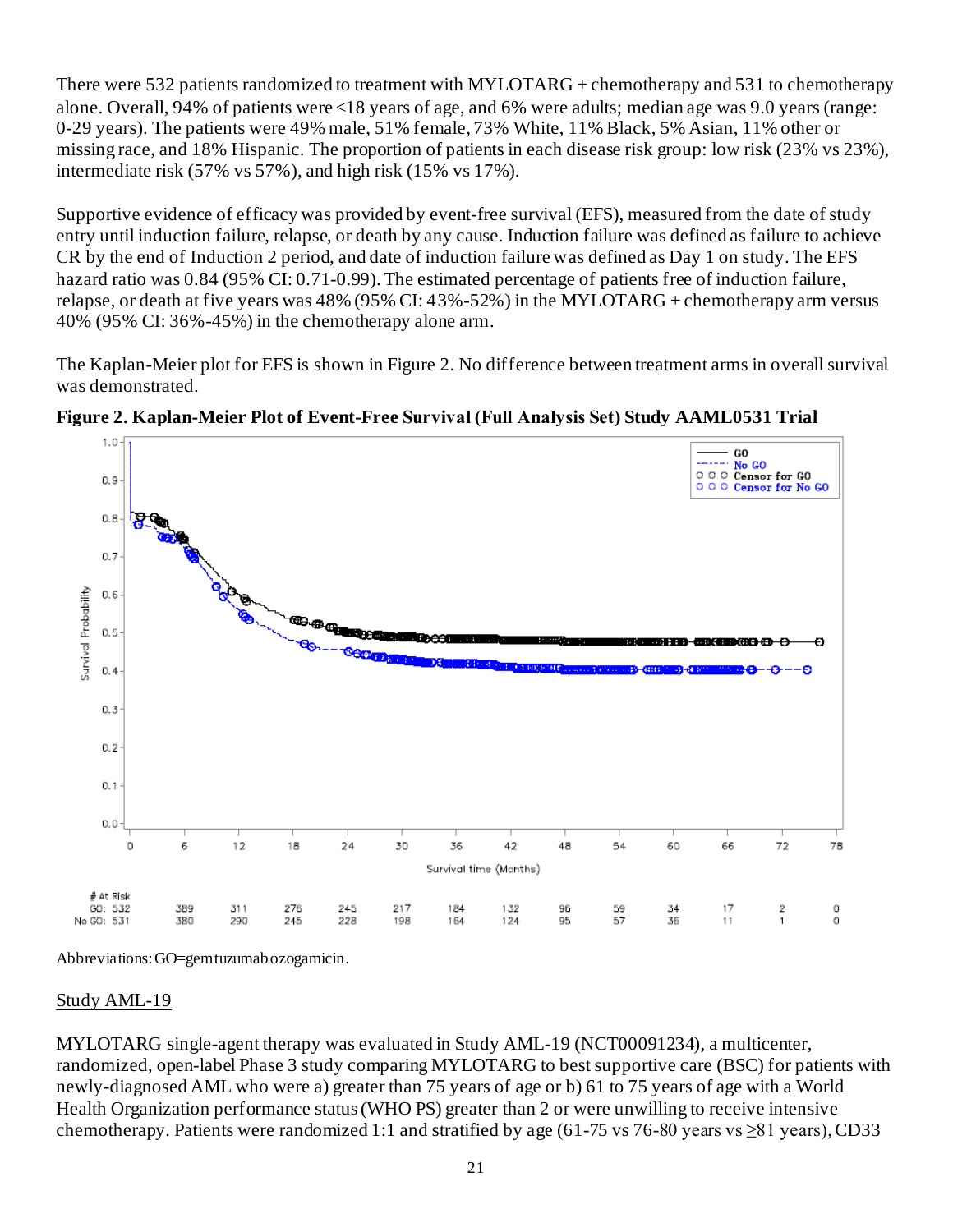positivity of bone marrow blasts (less than 20 % vs 20-80% vs greater than 80% vs unknown), initial white blood cell count (less than 30 vs greater than or equal to 30 x 10<sup>9</sup>/L), WHO PS (0-1 vs 2 vs 3-4), and institution.

During induction, MYLOTARG 6 mg/m<sup>2</sup> was given on Day 1 and MYLOTARG 3 mg/m<sup>2</sup> was given on Day 8. Patients with no evidence of disease progression or significant toxicities after MYLOTARG induction received continuation therapy as outpatients with up to 8 courses of treatment including MYLOTARG 2 mg/m<sup>2</sup> on Day 1 every 4 weeks. Patients continued therapy if they did not experience significant toxicities, relapse, or disease progression. BSC included standard supportive care measures and hydroxyurea or other anti-metabolites for palliative purposes.

In total, 118 patients were randomized to treatment with MYLOTARG and 119 patients to BSC. Overall, the median age of patients was 77 years (range, 62-88 years), and most patients (65%) had a WHO PS of 0 to 1 at baseline. Baseline characteristics were balanced between treatment arms with the exception of gender and cytogenetics. Compared to the BSC arm, the MYLOTARG arm had a higher percentage of females (52% vs 39%) and patients with favorable/intermediate risk cytogenetics (50% vs 38%). The proportion with adverse cytogenetics was similar between arms (28% vs 27%). Fewer patients on the MYLOTARG arm had missing cytogenetics data (22% vs 35%). CD33 expression on AML blasts by flow cytometry at a centralized location was determined in 235/237 (99%) patients; 10% had CD33 expression less than 20%.

The efficacy of MYLOTARG was established on the basis of improvement in overall survival (OS). The hazard ratio (HR) for OS was  $0.69$  (95% CI:  $0.53$ - $0.90$ ) (2-sided p=0.005 by log-rank test). Median OS was 4.9 months in the MYLOTARG arm versus 3.6 months in the control arm.

# **14.2 Relapsed or refractory CD33-positive AML**

# Study MyloFrance-1

The efficacy of MYLOTARG as a single agent was evaluated in MyloFrance-1 a phase 2, single-arm, open-label study in adults with CD33-positive AML in first relapse. Patients with secondary leukemia or a prior autologous or allogeneic stem cell transplantation were excluded. Study treatment included a single course of MYLOTARG 3 mg/m<sup>2</sup> on Days 1, 4, and 7. Consolidation therapy consisted of cytarabine intravenously every 12 hours for 3 days. The cytarabine dose was 3  $g/m^2$  for patients less than 55 years old and 1  $g/m^2$  for patients 55 years or older and/or patients with a creatinine clearance below 50 mL/minute. Hematopoietic stem cell transplantation (HSCT) was allowed after treatment with MYLOTARG, but it was recommended to delay HSCT by at least 90 days following MYLOTARG.

There were 57 patients treated with MYLOTARG. Overall, the median age of patients was 64 years (range 22-80 years). The median duration of first remission was 10 months. Forty-four (78%) patients had intermediate-risk and 12 (22%) poor-risk cytogenetics.

The efficacy of MYLOTARG was established on the basis of complete remission (CR) rate and duration of remission. Fifteen (26%; 95% CI 16% - 40%) patients achieved CR following a single course of MYLOTARG. Median relapse-free survival, measured from the first documentation of CR to the date of relapse or death, was 11.6 months.

# **15 REFERENCES**

1. OSHA Hazardous Drugs. OSHA[. http://www.osha.gov/SLTC/hazardousdrugs/index.html](http://www.osha.gov/SLTC/hazardousdrugs/index.html)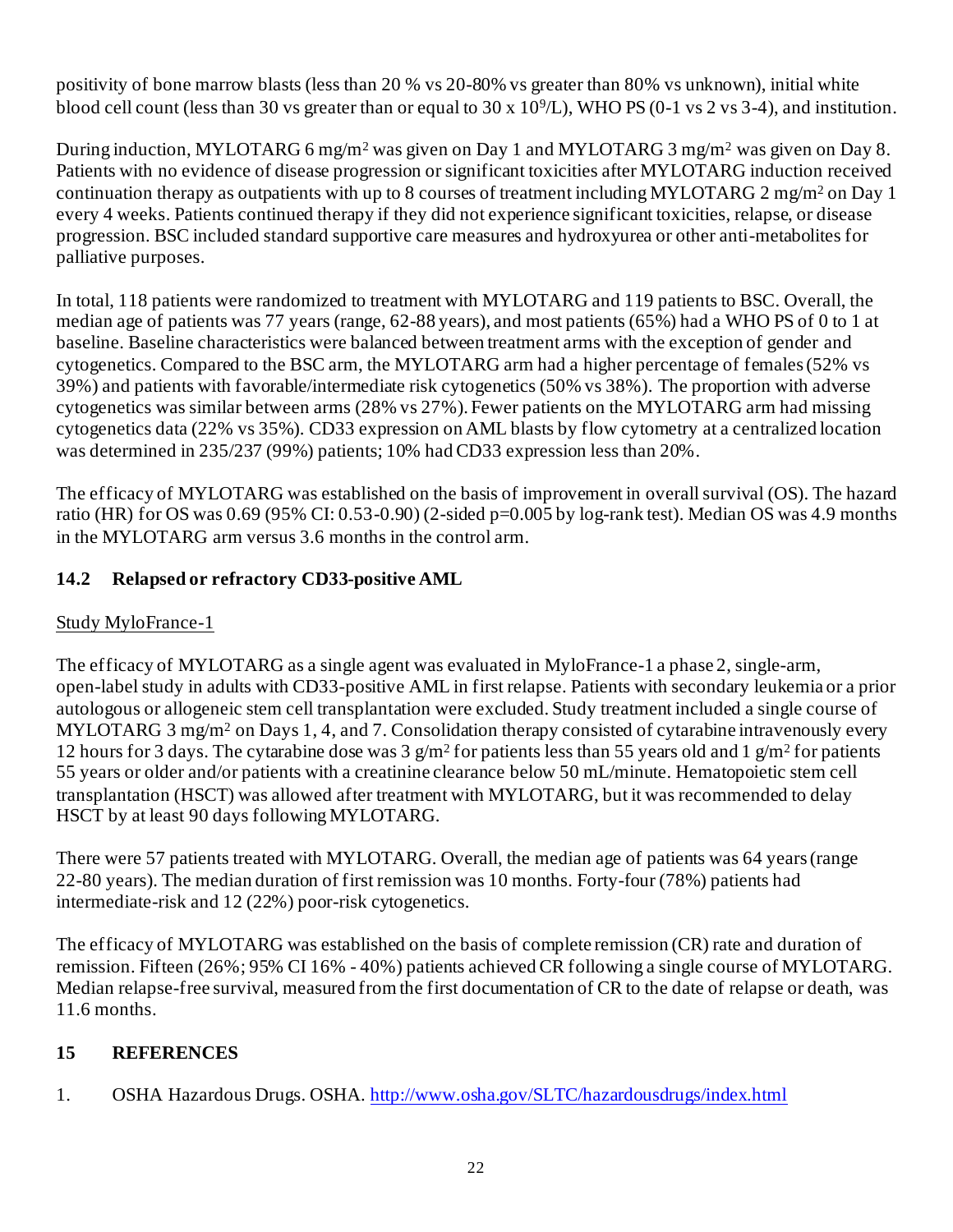# **16 HOW SUPPLIED/STORAGE AND HANDLING**

MYLOTARG (gemtuzumab ozogamicin) for injection is a white to off-white lyophilized cake or powder supplied in a carton (NDC 0008-4510-01) containing one 4.5 mg single-dose vial *[see Dosage and Administration (2)]*.

Refrigerate (2°C to 8°C; 36°F to 46°F) MYLOTARG vials and store in the original carton to protect from light. DO NOT FREEZE.

MYLOTARG is a cytotoxic drug. Follow applicable special handling and disposal procedures.<sup>1</sup>

# **17. PATIENT COUNSELING INFORMATION**

## Hepatotoxicity, Including Veno-occlusive Liver Disease (VOD)

Inform patients that liver problems, including severe, life-threatening, or fatal VOD may develop during MYLOTARG treatment. Prior to receiving MYLOTARG, inform patients who previously received, or will receive an HSCT that they may be at increased risk for developing VOD. Inform patients that the risk of developing VOD after an allogeneic HSCT is increased after receiving treatment with MYLOTARG. Inform patients that signs or symptoms of liver toxicity, including rapid weight gain, right upper quadrant pain and tenderness, hepatomegaly, and ascites should be monitored regularly during treatment, but these symptoms may not identify all patients at risk or prevent the complications of liver toxicity. Inform patients that liver problems may require dosing interruption or permanent discontinuation of MYLOTARG *[see Warnings and Precautions (5.1)].*

#### Hemorrhage

Inform patients that decreased platelet counts, which may be life-threatening, may develop during MYLOTARG treatment and that complications associated with decreased platelet counts may include bleeding/hemorrhage events, which may be life-threatening or fatal. Inform patients to report signs and symptoms of bleeding/hemorrhage during treatment with MYLOTARG. Inform patients that severe bleeding/hemorrhage may require dosing interruption or permanent discontinuation of MYLOTARG *[see Warnings and Precautions (5.3)].*

#### Infusion-Related Reactions

Advise patients to contact their health care provider if they experience signs and symptoms of infusion-related reactions, including symptoms such as fever, chills, rash, or breathing problems *[see Warnings and Precautions (5.2)]*.

#### Embryo-Fetal Toxicity

Advise pregnant women of the potential risk to the fetus. Advise females of reproductive potential to inform their healthcare provider of a known or suspected pregnancy *[see Warnings and Precautions (5.6), Use in Specific Populations (8.1)]*.

Advise females of reproductive potential to use effective contraception during treatment with MYLOTARG and for at least 6 months after the last dose *[see Use in Specific Populations (8.3)]*.